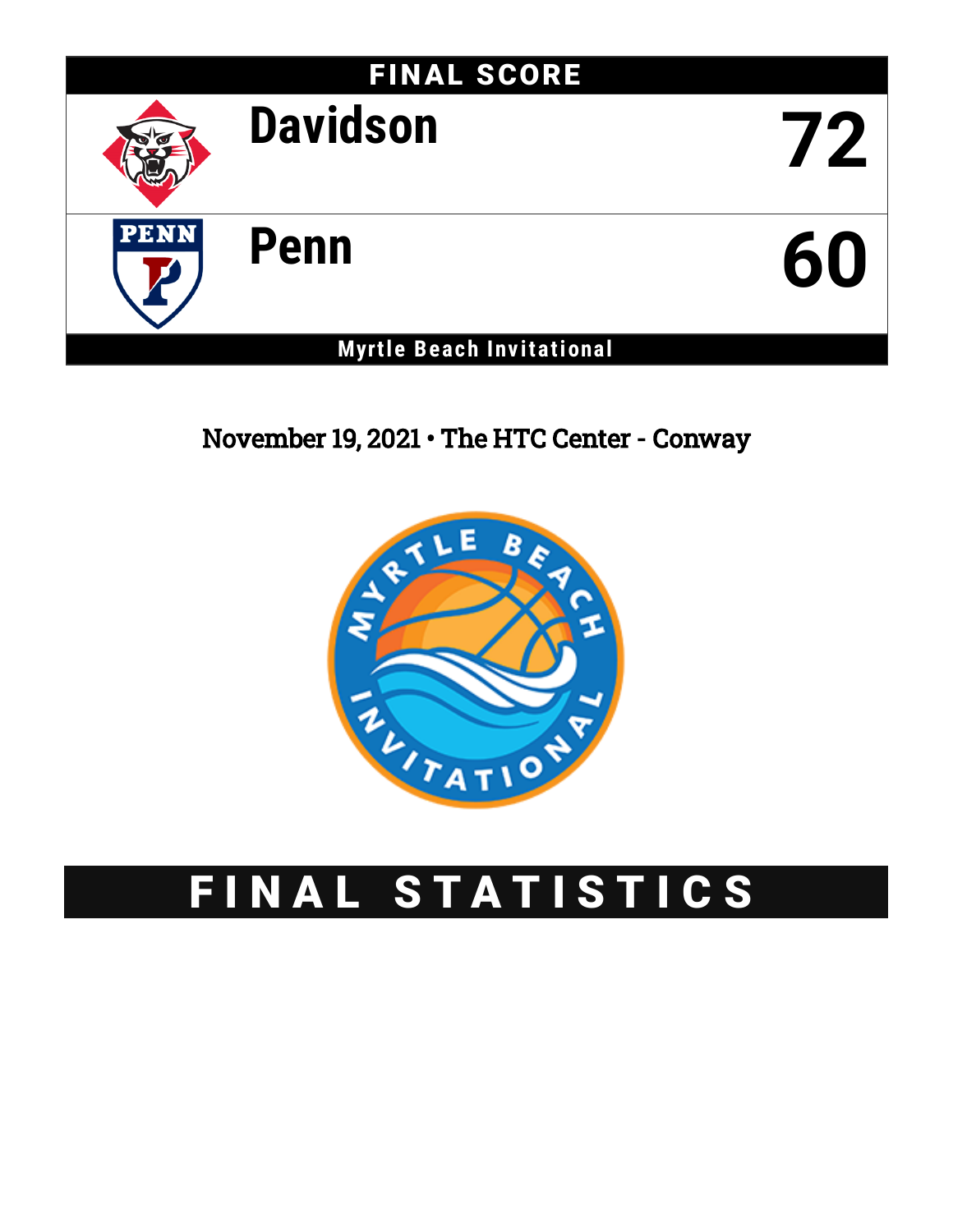### **Official Box Score Davidson vs Penn Game Totals -- Final Statistics November 19, 2021 at The HTC Center - Conway**



### **Davidson 72**

| No. | Player                   | S | Pts           | FG       | 3FG      | FT        | 0R | DR.          | TR             | PF                | A        | TO       | <b>B</b> lk | Stl      | Min            | $+/-$ |
|-----|--------------------------|---|---------------|----------|----------|-----------|----|--------------|----------------|-------------------|----------|----------|-------------|----------|----------------|-------|
| 00  | LOYER, FOSTER            | G | 8             | $3-9$    | $0 - 3$  | 2-2       | 0  |              |                | 3                 | 4        |          | 0           | 2        | 28             | 14    |
| 01  | LEE, HYUNJUNG            | G | 12            | $5-8$    | $2 - 4$  | $0 - 0$   | 0  | 4            | 4              | $\overline{2}$    | 2        | 2        | 0           | 0        | 26             | 16    |
| 03  | MENNENGA, SAM            | F | 17            | $7 - 10$ | $1 - 1$  | $2 - 2$   | 2  | 3            | 5              | 2                 | 4        | 1        | $\Omega$    | 0        | 28             | 18    |
| 13  | <b>JONES, MICHAEL</b>    | G | 13            | $4 - 8$  | $3 - 6$  | $2 - 2$   |    | 1            | $\overline{2}$ | 2                 |          |          | $\Omega$    |          | 31             | 5     |
| 35  | <b>BRAJKOVIC, LUKA</b>   | F | 14            | $6 - 11$ | $2 - 3$  | $0 - 0$   | 1. | 10           | 11             | $\Omega$          | 6        | 2        | 0           |          | 32             | 10    |
| 02  | <b>LANIER, EMORY</b>     | G | $\Omega$      | $0 - 0$  | $0 - 0$  | $0 - 0$   | 0  | 0            | $\mathbf{0}$   | $\Omega$          | 0        | 0        | 0           | 0        | 1              | $-5$  |
| 04  | <b>WATSON, DESMOND</b>   | G | 6             | $2 - 4$  | $0 - 0$  | $2 - 3$   | 0  | 0            | $\mathbf{0}$   |                   |          | 0        | 0           | 2        | 18             | 8     |
| 05  | HUFFMAN, GRANT           | G | $\mathcal{P}$ | $0 - 3$  | $0 - 1$  | $2 - 2$   | 0  | $\Omega$     | $\mathbf{0}$   | 0                 |          |          | 0           | 1        | 17             | $-3$  |
| 12  | <b>KRISTENSEN, DAVID</b> | F | 0             | $0 - 1$  | $0 - 0$  | $0-0$     | 0  | $\mathbf{0}$ | $\mathbf{0}$   | $\overline{2}$    | 0        |          | 0           | 0        | $\overline{2}$ | -3    |
| 23  | FORD, CHRIS              | F | $\Omega$      | $0 - 0$  | $0 - 0$  | $0 - 0$   | 0  | $\Omega$     | $\mathbf{0}$   | $\Omega$          | 0        | $\Omega$ | $\Omega$    | $\Omega$ | 1              | $-5$  |
| 32  | BOACHIE-YIADOM, NELSON   | F | 0             | $0 - 0$  | $0 - 0$  | $0 - 0$   | 1  | 1            | 2              | 0                 | 0        | $\Omega$ | 0           | 0        | 14             | 10    |
| 34  | THRASTARSON, STYRMIR     | G | $\Omega$      | $0 - 0$  | $0 - 0$  | $0 - 0$   | 0  | $\Omega$     | $\Omega$       | $\Omega$          | $\Omega$ | 0        | 0           | 0        | 1              | $-5$  |
|     | TEAM                     |   |               |          |          |           | 2  | 2            | 4              | $\Omega$          |          | 0        |             |          |                |       |
|     | <b>TOTALS</b>            |   |               | 72 27-54 | $8 - 18$ | $10 - 11$ | 7  | 22           | 29             | $12 \overline{ }$ | 19       | 9        | $\Omega$    | 7        | 199            |       |
|     |                          |   |               |          |          |           |    |              |                |                   |          |          |             |          |                |       |

| <b>Shooting By Period</b><br>Period | FG        | FG%   | 3FG      | 3FG%  | FT    | FT%   |
|-------------------------------------|-----------|-------|----------|-------|-------|-------|
| 1st Half                            | $12 - 27$ | 44%   | $3 - 10$ | 30%   | $5-5$ | 100%  |
| 2nd Half                            | $15 - 27$ | .56%  | 5-8      | 63%   | $5-6$ | 83%   |
| Game                                | $27 - 54$ | 50.0% | 8-18     | 44.4% | 10-11 | 90.9% |

*Deadball Rebounds:* 0,0 *Last FG:* 2nd-01:58 *Biggest Run:* 11-0 *Largest lead:* By 17 at 2nd-01:58 *Technical Fouls:* None.

### **Penn 60**

Neutral Court;

| No.               | Player                   | S | Pts           | FG       | 3FG      | FT       | 0R             | DR           | TR           | PF             | A        | TO.      | <b>B</b> lk  | Stl      | Min          | $+/-$          |
|-------------------|--------------------------|---|---------------|----------|----------|----------|----------------|--------------|--------------|----------------|----------|----------|--------------|----------|--------------|----------------|
| 02                | CHARLES, JONAH           | G | 5             | $2 - 9$  | 1-7      | $0 - 1$  |                | 2            | 3            | 2              | 2        |          | 0            |          | 32           | $-12$          |
| 03                | DINGLE, JORDAN           | G | 13            | $5 - 13$ | $3-9$    | $0 - 0$  | 0              |              |              | 4              | 3        | 3        | 0            | 0        | 27           | $-14$          |
| 04                | LORCA-LLOYD, MAX         | С |               | 3-6      | $0 - 0$  | $1 - 2$  | $\overline{2}$ | 6            | 8            | $\Omega$       | 0        |          |              | 0        | 28           | $-23$          |
| 05                | <b>WILLIAMS, JELANI</b>  | G | 10            | $5-6$    | $0 - 0$  | $0 - 0$  |                | $\mathbf{1}$ | 2            | 3              |          | 3        |              | 3        | 26           | $-12$          |
| 14                | MARTZ, MAX               | F | 6             | $2 - 8$  | $2 - 7$  | $0 - 0$  | 0              | 3            | 3            | 2              | 2        |          | 0            | 2        | 28           | -9             |
| 00                | <b>SLAJCHERT, CLARK</b>  | G | 3             | $1 - 2$  | $1 - 2$  | $0 - 0$  | $\Omega$       |              | 1            | $\overline{2}$ | $\Omega$ |          | 0            | 0        | 7            | 1              |
| 11                | MOSHKOVITZ, MICHAEL      | F | 0             | $0 - 1$  | $0 - 1$  | $0 - 0$  | 0              | 0            | 0            |                | 0        |          | 0            | 0        | 11           | -5             |
| $12 \overline{ }$ | LARSON, GUS              | F | $\mathcal{P}$ | $1 - 1$  | $0 - 0$  | $0 - 0$  | $\mathbf{0}$   | 0            | $\mathbf{0}$ | 0              | $\Omega$ | 0        | 0            | 0        | $\mathbf 0$  | $\overline{2}$ |
| 13                | SPINOSO, NICK            | F | 4             | 1-1      | $0 - 0$  | $2 - 2$  | 0              | 3            | 3            | 0              |          |          | 0            | 0        | 12           | 11             |
| 21                | <b>WASHINGTON, BRYCE</b> | G | 0             | $0 - 0$  | $0 - 0$  | $0 - 0$  | $\Omega$       | 0            | $\mathbf{0}$ | 0              |          | $\Omega$ | 0            | 0        | 3            | $\overline{4}$ |
| 22                | MONROE, LUCAS            | F | 6.            | $2 - 4$  | $0 - 0$  | $2 - 2$  | 2              |              | 3            | 2              | $\Omega$ | 0        | 0            | 0        | 15           | $-7$           |
| 25                | <b>HOLLAND III, ED</b>   | G | 0             | $0 - 0$  | $0 - 0$  | $0 - 0$  | $\mathbf{0}$   | 0            | $\mathbf{0}$ | 0              | 0        | 0        | 0            | 0        | $\mathbf{0}$ | $\overline{2}$ |
| 40                | SMITH, GEORGE            | G | 4             | $1 - 1$  | 1-1      | $1 - 3$  | $\Omega$       | 1            | 1            | 0              | 1        | 0        | $\Omega$     | $\Omega$ | 10           | $\overline{2}$ |
|                   | TEAM                     |   |               |          |          |          | 3              | 2            | 5            | $\mathbf{0}$   |          |          |              |          |              |                |
|                   | <b>TOTALS</b>            |   |               | 60 23-52 | $8 - 27$ | $6 - 10$ | 9              | 21           | 30           | 16             | 11       | 13       | $\mathbf{2}$ | 6        | 199          |                |

| 2nd Half<br>Game                    | $13 - 28$<br>23-52 | 46%<br>44.2% | $3 - 13$<br>$8 - 27$ | 23%<br>29.6% | $6 - 10$       | 100%<br>60.0% | Technica               |
|-------------------------------------|--------------------|--------------|----------------------|--------------|----------------|---------------|------------------------|
| 1st Half                            | $10 - 24$          | 42%          | $5-14$               | 36%          | 4-8<br>$2 - 2$ | 50%           | Biaaest l<br>Largest I |
| <b>Shooting By Period</b><br>Period | FG                 | FG%          | 3FG                  | 3FG%         | FT             | FT%           | Deadball<br>Last FG:   |

*Deadball Rebounds:* 2,0 *Last FG:* 2nd-00:19 *Biggest Run:* 8-0 *Largest lead:* By 0 at 1st-00:42 *Technical Fouls:* None.

| Game Notes:                                                             | <b>Score</b>                                                   | 1st | 2nd | тот |
|-------------------------------------------------------------------------|----------------------------------------------------------------|-----|-----|-----|
| Officials: Greg Nixon, Bret Smith, Donnie Eppley<br>Attendance: 1131    | <b>DAV</b>                                                     | 32  | 40  | 72  |
|                                                                         | <b>PFN</b>                                                     | 29  | 31  | 60  |
| Start Time: 02:31 PM ET<br>End Time: 04:23 PM ET<br>Game Duration: 1:52 | DAV led for 38:06. PEN led for 0:00.<br>Game was tied for 1:37 |     |     |     |

**DAV led for 38:06. PEN led for 0:00. Game was tied for 1:37.** Times tied: **1** Lead Changes: **0**

| <b>Points</b>     | <b>DAV</b>     | <b>PEN</b>     |
|-------------------|----------------|----------------|
| In the Paint      | 30             | 30             |
| Off Turns         | 17             | 15             |
| 2nd Chance        | 10             | 12             |
| <b>Fast Break</b> | ი              | 10             |
| Bench             | 8              | 19             |
| Per Poss          | 1.200<br>31/60 | 0.984<br>26/61 |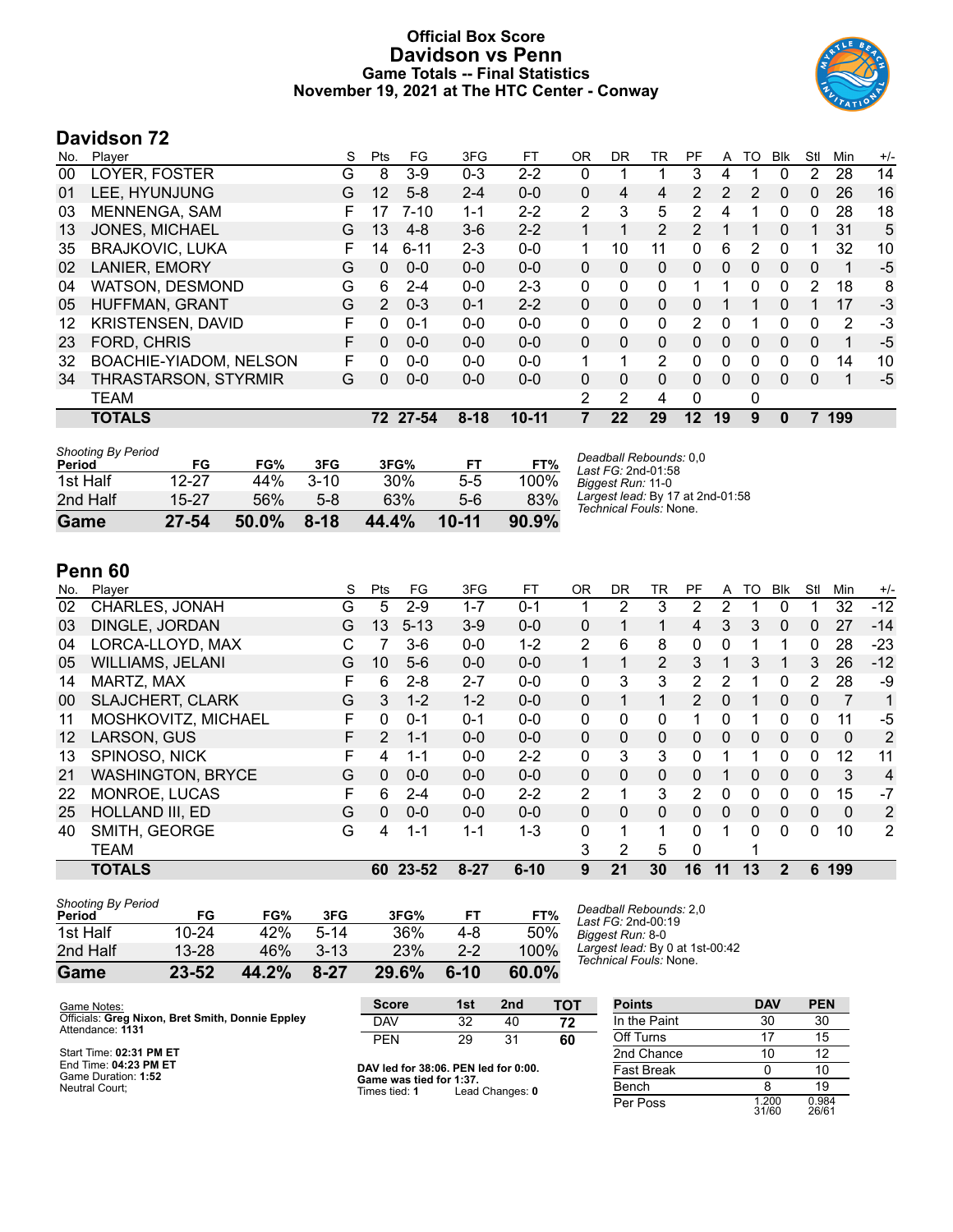### **Official Box Score Davidson vs Penn First Half Statistics Only November 19, 2021 at The HTC Center - Conway**



### **Davidson 32**

| No. | Player                 | S | <b>Pts</b> | FG       | 3FG      | <b>FT</b> | <b>OR</b>   | <b>DR</b>    | TR           | PF            | A  | TO       | <b>Blk</b>   | Stl      | <b>Min</b> | $+/-$ |
|-----|------------------------|---|------------|----------|----------|-----------|-------------|--------------|--------------|---------------|----|----------|--------------|----------|------------|-------|
| 00  | LOYER, FOSTER          | G | 2          | 1-4      | $0 - 2$  | $0 - 0$   | 0           | 0            | 0            | 2             | 2  | 0        | 0            | 2        | 13         | 3     |
| 01  | LEE, HYUNJUNG          | G |            | $3 - 4$  | $1 - 2$  | $0 - 0$   | 0           |              | 1            | 2             |    | 0        | 0            | 0        | 11         | 6     |
| 03  | MENNENGA, SAM          | F | 8          | $3-4$    | $1 - 1$  | $1 - 1$   | 0           |              | 1            | $\Omega$      | 2  | 0        | 0            | 0        | 12         | 6     |
| 13  | <b>JONES, MICHAEL</b>  | G | 4          | $1 - 5$  | $0 - 3$  | $2 - 2$   | 0           |              |              |               |    |          | $\mathbf{0}$ | 0        | 17         | -6    |
| 35  | <b>BRAJKOVIC, LUKA</b> | F | 7          | $3 - 7$  | $1 - 1$  | $0 - 0$   | $\mathbf 1$ | 4            | 5            | 0             | 2  |          | 0            | 1        | 17         | 2     |
| 02  | LANIER, EMORY          | G | 0          | $0 - 0$  | $0 - 0$  | $0 - 0$   | 0           | 0            | $\mathbf{0}$ | 0             | 0  | 0        | 0            | 0        | 0          | 0     |
| 04  | WATSON, DESMOND        | G | 2          | $1 - 1$  | $0 - 0$  | $0 - 0$   | 0           | $\mathbf{0}$ | $\mathbf{0}$ | 0             |    | 0        | 0            | 1        | 10         | 1     |
| 05  | HUFFMAN, GRANT         | G | 2          | $0 - 2$  | $0 - 1$  | $2 - 2$   | 0           | 0            | $\mathbf{0}$ | 0             |    |          | $\Omega$     | 0        | 11         | $-1$  |
| 12  | KRISTENSEN, DAVID      | F | 0          | $0 - 0$  | $0 - 0$  | $0 - 0$   | 0           | $\Omega$     | $\Omega$     | $\mathcal{P}$ | 0  |          | 0            | 0        | 1          | -1    |
| 23  | FORD, CHRIS            | F | 0          | $0 - 0$  | $0 - 0$  | $0 - 0$   | 0           | 0            | $\mathbf{0}$ | $\Omega$      | 0  | 0        | 0            | 0        | 0          | 0     |
| 32  | BOACHIE-YIADOM, NELSON | F | 0          | $0 - 0$  | $0 - 0$  | $0 - 0$   | 0           | $\Omega$     | $\Omega$     | $\Omega$      | 0  | $\Omega$ | 0            | $\Omega$ | 8          | 5     |
| 34  | THRASTARSON, STYRMIR   | G | 0          | $0 - 0$  | $0 - 0$  | $0 - 0$   | 0           | 0            | $\Omega$     | 0             | 0  | 0        | 0            | 0        | $\Omega$   | 0     |
|     | <b>TEAM</b>            |   |            |          |          |           | 2           | 2            | 4            | $\Omega$      |    | $\Omega$ |              |          |            |       |
|     | <b>TOTALS</b>          |   |            | 32 12-27 | $3 - 10$ | $5-5$     | 3           | 9            | 12           |               | 10 | 4        | $\Omega$     | 4        | 100        |       |

| <b>Shooting By Period</b><br>Period | FG        | FG%      | 3FG      | 3FG%  |           | FT%   | Deadball Rebounds: 0,0<br>Last FG Half: DAV 2nd-01:58 |
|-------------------------------------|-----------|----------|----------|-------|-----------|-------|-------------------------------------------------------|
| 1st Half                            | 12-27     | 44%      | $3 - 10$ | 30%   | 5-5       | 100%  |                                                       |
| Game                                | $27 - 54$ | $50.0\%$ | $8 - 18$ | 44.4% | $10 - 11$ | 90.9% |                                                       |

### **Penn 29**

| No. | <b>Plaver</b>            | S | <b>Pts</b> | <b>FG</b> | 3FG      | <b>FT</b> | <b>OR</b> | <b>DR</b> | <b>TR</b>    | <b>PF</b>      | A        | TO       | <b>Blk</b>   | Stl          | Min            | $+/-$          |
|-----|--------------------------|---|------------|-----------|----------|-----------|-----------|-----------|--------------|----------------|----------|----------|--------------|--------------|----------------|----------------|
| 02  | <b>CHARLES, JONAH</b>    | G | 5          | $2 - 5$   | 1-3      | $0 - 1$   |           | 0         |              |                |          | 0        |              |              | 14             | $-5$           |
| 03  | DINGLE, JORDAN           | G | 6          | $2 - 5$   | $2 - 5$  | $0 - 0$   | 0         |           |              | $\overline{2}$ | 2        | 3        | $\mathbf{0}$ | 0            | 9              | $-7$           |
| 04  | LORCA-LLOYD, MAX         | С |            | $0 - 2$   | $0 - 0$  | $1 - 2$   | 1         | 4         | 5            | 0              | 0        |          | 0            | 0            | 10             | -13            |
| 05  | <b>WILLIAMS, JELANI</b>  | G | 4          | $2 - 2$   | $0 - 0$  | $0 - 0$   | $\Omega$  | 0         | $\Omega$     |                | 1        |          | 0            |              | 12             | $-4$           |
| 14  | MARTZ, MAX               | F | 3          | $1 - 3$   | $1 - 3$  | $0-0$     | 0         |           |              | 2              | 0        | 0        | 0            | 0            | 10             | $-1$           |
| 00  | <b>SLAJCHERT, CLARK</b>  | G | 0          | $0 - 1$   | $0 - 1$  | $0 - 0$   | 0         | 0         | $\mathbf{0}$ | 2              | $\Omega$ |          | $\mathbf{0}$ | 0            | $\overline{4}$ | $\mathbf{0}$   |
| 11  | MOSHKOVITZ, MICHAEL      | F | 0          | $0 - 1$   | $0 - 1$  | $0 - 0$   | 0         | 0         | $\mathbf{0}$ |                | 0        |          | 0            | 0            | 10             | $-2$           |
| 12  | LARSON, GUS              | F | 0          | $0 - 0$   | $0 - 0$  | $0 - 0$   | $\Omega$  | 0         | $\mathbf{0}$ | 0              | $\Omega$ | 0        | 0            | 0            | $\Omega$       | $\mathbf 0$    |
| 13  | SPINOSO, NICK            | F | 4          | 1-1       | $0 - 0$  | $2 - 2$   | 0         | 2         | 2            | 0              | 0        |          | 0            | 0            | 10             | 10             |
| 21  | <b>WASHINGTON, BRYCE</b> | G | 0          | $0 - 0$   | $0 - 0$  | $0 - 0$   | $\Omega$  | $\Omega$  | $\mathbf{0}$ | 0              | 1        | $\Omega$ | $\Omega$     | 0            | 3              | $\overline{4}$ |
| 22  | MONROE, LUCAS            | F | 2          | $1 - 3$   | $0 - 0$  | $0 - 0$   | 2         |           | 3            | 0              | 0        | 0        | 0            | 0            | 11             | $-1$           |
| 25  | <b>HOLLAND III, ED</b>   | G | 0          | $0-0$     | $0 - 0$  | $0 - 0$   | $\Omega$  | 0         | $\Omega$     | 0              | $\Omega$ | 0        | 0            | 0            | $\mathbf{0}$   | 0              |
| 40  | SMITH, GEORGE            | G | 4          | 1-1       | 1-1      | $1 - 3$   | 0         |           |              | 0              | 1        | 0        | $\Omega$     | 0            | 8              | 4              |
|     | <b>TEAM</b>              |   |            |           |          |           | 3         | 2         | 5            | 0              |          |          |              |              |                |                |
|     | <b>TOTALS</b>            |   | 29         | $10 - 24$ | $5 - 14$ | $4 - 8$   | 7         | 12        | 19           | 9              | 6        | 9        | 0            | $\mathbf{2}$ | 100            |                |
|     |                          |   |            |           |          |           |           |           |              |                |          |          |              |              |                |                |

| <b>Shooting By Period</b> |           |       |        |       |      |       |
|---------------------------|-----------|-------|--------|-------|------|-------|
| Period                    | FG        | FG%   | 3FG    | 3FG%  |      | FT%   |
| 1st Half                  | $10 - 24$ | 42%   | 5-14   | 36%   | 4-8  | 50%   |
| Game                      | $23 - 52$ | 44.2% | $8-27$ | 29.6% | ჩ-10 | 60.0% |

*Deadball Rebounds:* 2,0 *Last FG Half:* PEN 2nd-00:19

| Game Notes:                                                          | <b>Score</b> | 1st | 2nd | <b>TOT</b> | <b>Points (This Period)</b> | <b>DAV</b>     | <b>PEN</b>     |
|----------------------------------------------------------------------|--------------|-----|-----|------------|-----------------------------|----------------|----------------|
| Officials: Greg Nixon, Bret Smith, Donnie Eppley<br>Attendance: 1131 | <b>DAV</b>   | 32  | 40  | 72         | In the Paint                | 14             | 10             |
|                                                                      | <b>PEN</b>   | 29  | 31  | 60         | Off Turns                   |                |                |
| Start Time: 02:31 PM ET                                              |              |     |     |            | 2nd Chance                  |                |                |
| End Time: 04:23 PM ET<br>Game Duration: 1:52                         |              |     |     |            | <b>Fast Break</b>           |                |                |
| Neutral Court:                                                       |              |     |     |            | Bench                       |                | 10             |
|                                                                      |              |     |     |            | Per Poss                    | l.067<br>15/30 | 1.000<br>12/29 |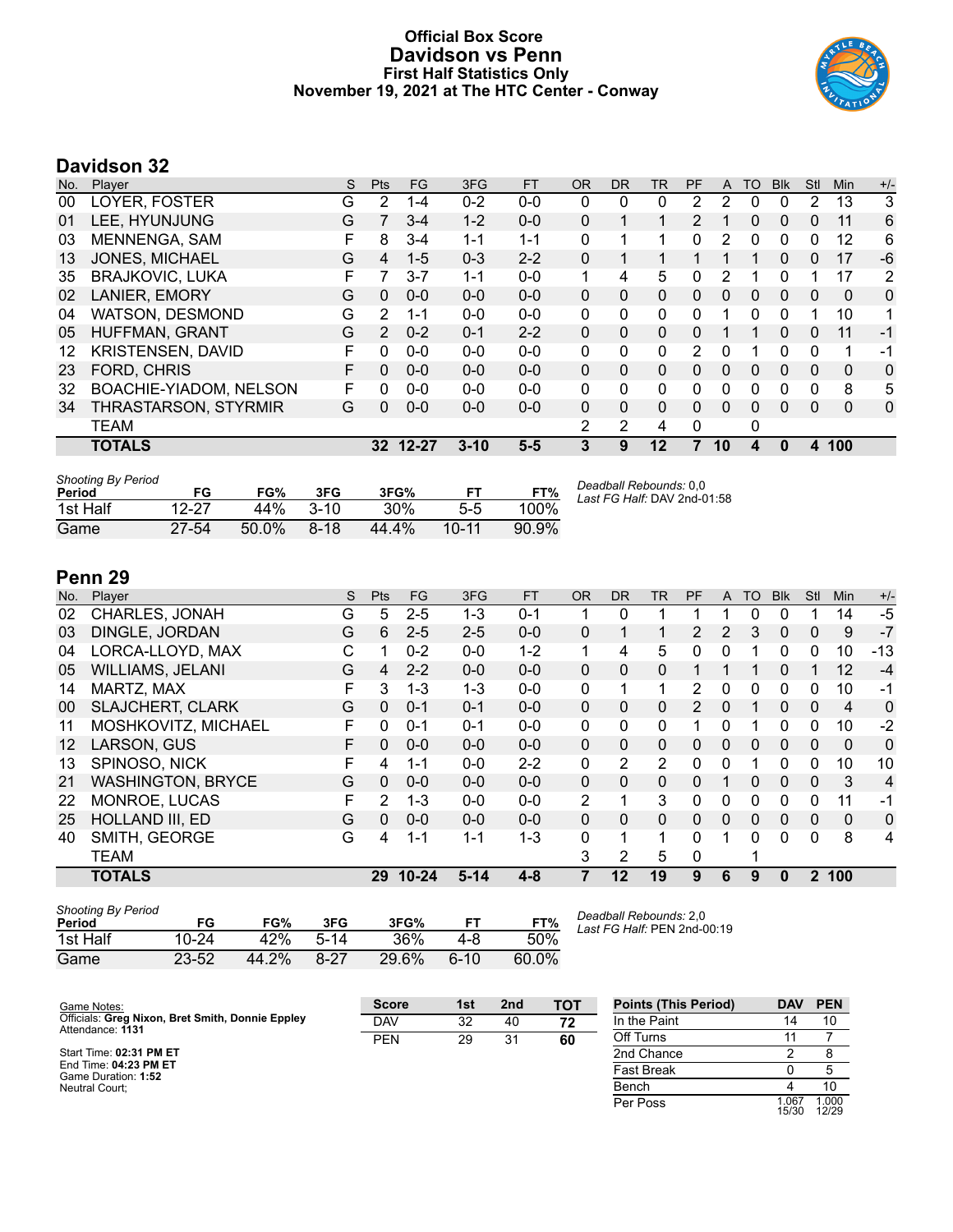### **Official Play-By-Play Davidson vs Penn First Half November 19, 2021 at The HTC Center - Conway**



#### **Period 1**

<mark>Startersː</mark><br>Davidson: 0 LOYER,FOSTER (G); 1 LEE,HYUNJUNG (G); 3 MENNENGA,SAM (F); 13 JONES,MICHAEL (G); 35 BRAJKOVIC,LUKA (F);<br>Penn: 2 CHARLES,JONAH (G); 3 DINGLE,JORDAN (G); 4 LORCA-LLOYD,MAX (C); 5 WILLIAMS,JELANI (G); 1

| Time           | <b>VISITORS: Davidson</b>                                        | <b>Score</b> | <b>Margin</b>   | <b>HOME: Penn</b>                      |
|----------------|------------------------------------------------------------------|--------------|-----------------|----------------------------------------|
| 19:44          | MISSED JUMPER by BRAJKOVIC, LUKA                                 |              |                 |                                        |
| 19:40          |                                                                  |              |                 | REBOUND (DEF) by LORCA-LLOYD, MAX      |
| 19:28          |                                                                  |              |                 | TURNOVER (LOSTBALL) by DINGLE, JORDAN  |
| 19:28          | STEAL by LOYER, FOSTER                                           |              |                 |                                        |
| 19:10          | MISSED 3PTR by LOYER, FOSTER                                     |              |                 |                                        |
| 19:07          |                                                                  |              |                 | REBOUND (DEF) by MARTZ, MAX            |
| 19:00          |                                                                  |              |                 | MISSED 3PTR by CHARLES, JONAH          |
| 18:57          | REBOUND (DEF) by LEE, HYUNJUNG                                   |              |                 |                                        |
| 18:46          | GOOD! JUMPER by LEE, HYUNJUNG [PNT]                              | $0 - 2$      | V <sub>2</sub>  |                                        |
| 18:46          | ASSIST by LOYER, FOSTER                                          |              |                 |                                        |
| 18:20          |                                                                  |              |                 | MISSED 3PTR by DINGLE, JORDAN          |
| 18:17          |                                                                  |              |                 | REBOUND (OFF) by LORCA-LLOYD, MAX      |
| 18:15          |                                                                  |              |                 | MISSED 3PTR by MARTZ, MAX              |
| 18:11          | REBOUND (DEF) by BRAJKOVIC, LUKA                                 |              |                 |                                        |
| 17:53          | GOOD! JUMPER by MENNENGA, SAM                                    | $0 - 4$      | V <sub>4</sub>  |                                        |
| 17:19          |                                                                  |              |                 | MISSED JUMPER by CHARLES, JONAH        |
| 17:16          |                                                                  |              |                 | REBOUND (OFF) by TEAM                  |
| 17:15          |                                                                  |              |                 | TURNOVER (SHOTCLOCK) by TEAM           |
| 17:04          | SUB OUT: JONES, MICHAEL                                          |              |                 |                                        |
| 17:04          | SUB IN: WATSON, DESMOND                                          |              |                 |                                        |
| 16:55          | GOOD! LAYUP by MENNENGA, SAM                                     | $0-6$        | $V_6$           |                                        |
| 16:55          | ASSIST by LEE, HYUNJUNG                                          |              |                 |                                        |
| 16:55          |                                                                  |              |                 | FOUL (PERSONAL) by WILLIAMS, JELANI    |
| 16:55          | GOOD! FT by MENNENGA, SAM                                        | $0 - 7$      | V <sub>7</sub>  |                                        |
| 16:55          | SUB OUT: MENNENGA, SAM                                           |              |                 |                                        |
| 16:55<br>16:27 | SUB IN: BOACHIE-YIADOM, NELSON                                   |              |                 |                                        |
| 16:24          |                                                                  |              |                 | MISSED JUMPER by LORCA-LLOYD, MAX      |
| 16:15          | REBOUND (DEF) by BRAJKOVIC, LUKA<br>GOOD! LAYUP by LEE, HYUNJUNG | $0 - 9$      | V <sub>9</sub>  |                                        |
| 16:15          | ASSIST by BRAJKOVIC, LUKA                                        |              |                 |                                        |
| 16:01          |                                                                  |              |                 | TURNOVER (BADPASS) by LORCA-LLOYD, MAX |
| 16:01          | STEAL by LOYER, FOSTER                                           |              |                 |                                        |
| 15:56          | MISSED LAYUP by BRAJKOVIC, LUKA                                  |              |                 |                                        |
| 15:54          | REBOUND (OFF) by BRAJKOVIC, LUKA                                 |              |                 |                                        |
| 15:54          | GOOD! DUNK by BRAJKOVIC, LUKA                                    | $0 - 11$     | $V$ 11          |                                        |
| 15:54          |                                                                  |              |                 | TIMEOUT 30SEC                          |
| 15:54          |                                                                  |              |                 |                                        |
| 15:54          |                                                                  |              |                 | SUB OUT: CHARLES, JONAH                |
| 15:54          |                                                                  |              |                 | SUB OUT: DINGLE, JORDAN                |
| 15:54          |                                                                  |              |                 | SUB OUT: LORCA-LLOYD, MAX              |
| 15:54          |                                                                  |              |                 | SUB OUT: WILLIAMS, JELANI              |
| 15:54          |                                                                  |              |                 | SUB OUT: MARTZ, MAX                    |
| 15:54          |                                                                  |              |                 | SUB IN: SLAJCHERT, CLARK               |
| 15:54          |                                                                  |              |                 | SUB IN: MOSHKOVITZ, MICHAEL            |
| 15:54          |                                                                  |              |                 | SUB IN: SPINOSO, NICK                  |
| 15:54          |                                                                  |              |                 | SUB IN: MONROE, LUCAS                  |
| 15:54          |                                                                  |              |                 | SUB IN: SMITH, GEORGE                  |
| 15:54          | SUB OUT: LOYER, FOSTER                                           |              |                 |                                        |
| 15:54          | SUB IN: HUFFMAN, GRANT                                           |              |                 |                                        |
| 15:37          |                                                                  |              |                 | TURNOVER (BADPASS) by SLAJCHERT, CLARK |
| 15:37          | STEAL by WATSON, DESMOND                                         |              |                 |                                        |
| 15:21          | MISSED 3PTR by LEE, HYUNJUNG                                     |              |                 |                                        |
| 15:19          |                                                                  |              |                 | REBOUND (DEF) by TEAM                  |
| 15:01          | FOUL (PERSONAL) by LEE, HYUNJUNG                                 |              |                 |                                        |
| 15:01          |                                                                  |              |                 | MISSED FT by SMITH, GEORGE             |
| 15:01          |                                                                  |              |                 | REBOUND (OFF) by TEAM                  |
| 15:01          |                                                                  | $1 - 11$     | $V$ 10          | GOOD! FT by SMITH, GEORGE              |
| 15:01          |                                                                  |              |                 | MISSED FT by SMITH, GEORGE             |
| 14:59          | REBOUND (DEF) by BRAJKOVIC, LUKA                                 |              |                 |                                        |
| 14:34          | GOOD! LAYUP by BRAJKOVIC, LUKA                                   | $1 - 13$     | V <sub>12</sub> |                                        |
| 14:34          | ASSIST by WATSON, DESMOND                                        |              |                 |                                        |
| 14:17          |                                                                  |              |                 | TURNOVER (BADPASS) by SPINOSO, NICK    |
| 14:00          | GOOD! 3PTR by LEE, HYUNJUNG                                      | $1 - 16$     | V <sub>15</sub> |                                        |
| 14:00          | ASSIST by HUFFMAN, GRANT                                         |              |                 |                                        |
| 13:42          |                                                                  | $3 - 16$     | $V$ 13          | GOOD! LAYUP by MONROE, LUCAS           |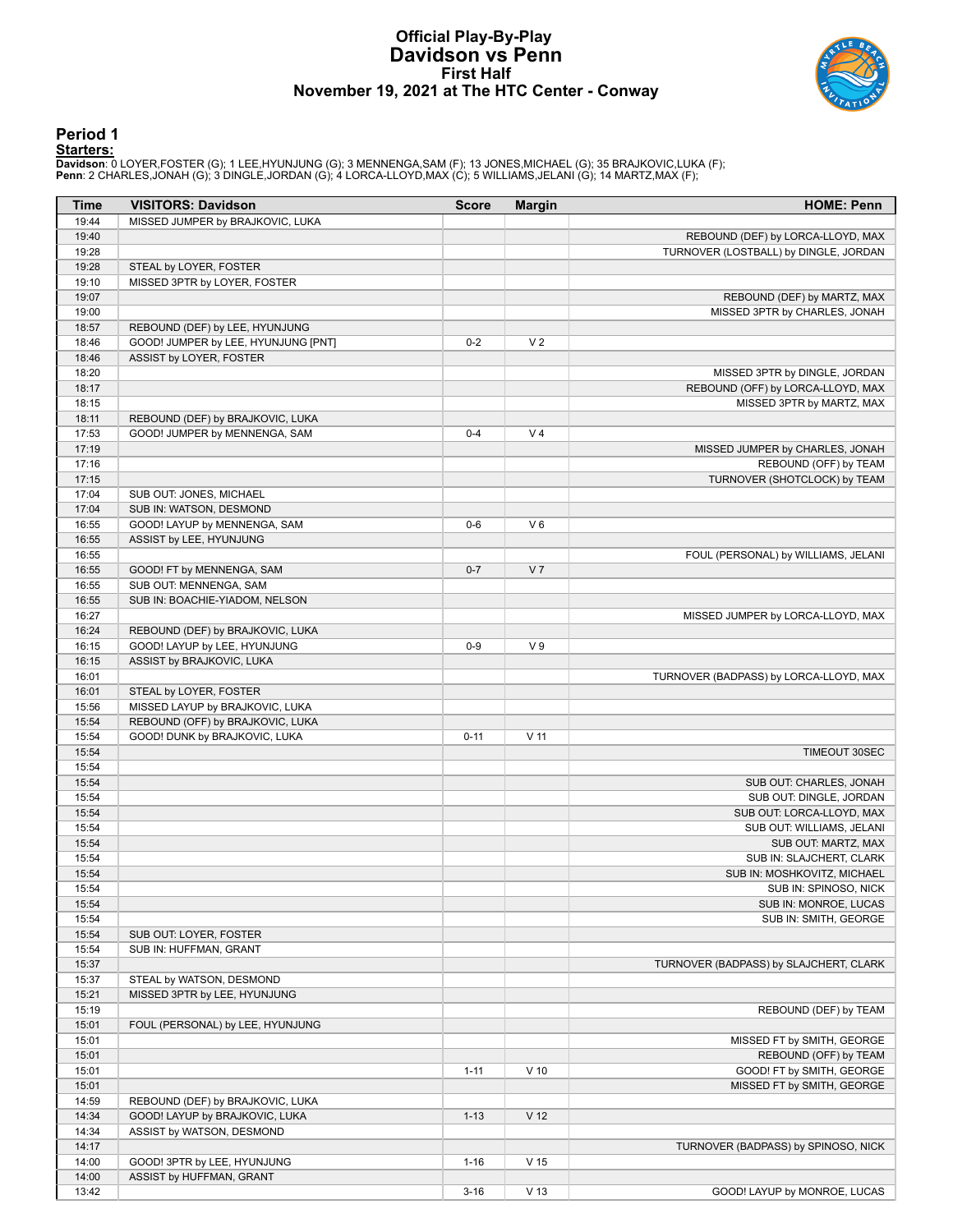| Time           | <b>VISITORS: Davidson</b>                                         | <b>Score</b> | <b>Margin</b>   | <b>HOME: Penn</b>                                                   |
|----------------|-------------------------------------------------------------------|--------------|-----------------|---------------------------------------------------------------------|
| 13:42          |                                                                   |              |                 | ASSIST by SMITH, GEORGE                                             |
| 13:37          |                                                                   |              |                 | FOUL (PERSONAL) by SLAJCHERT, CLARK                                 |
| 13:37          | SUB OUT: LEE, HYUNJUNG                                            |              |                 |                                                                     |
| 13:37          | SUB OUT: WATSON, DESMOND<br>SUB OUT: BOACHIE-YIADOM, NELSON       |              |                 |                                                                     |
| 13:37<br>13:37 | SUB OUT: BRAJKOVIC, LUKA                                          |              |                 |                                                                     |
| 13:37          | SUB IN: LOYER, FOSTER                                             |              |                 |                                                                     |
| 13:37          | SUB IN: MENNENGA, SAM                                             |              |                 |                                                                     |
| 13:37          | SUB IN: KRISTENSEN, DAVID                                         |              |                 |                                                                     |
| 13:37          | SUB IN: JONES, MICHAEL                                            |              |                 |                                                                     |
| 13:21          |                                                                   |              |                 | FOUL (PERSONAL) by MOSHKOVITZ, MICHAEL                              |
| 13:08          | MISSED JUMPER by JONES, MICHAEL                                   |              |                 |                                                                     |
| 13:06          | REBOUND (OFF) by TEAM                                             |              |                 |                                                                     |
| 13:02          | TURNOVER (TRAVEL) by JONES, MICHAEL                               |              |                 |                                                                     |
| 12:46          |                                                                   |              |                 | MISSED 3PTR by SLAJCHERT, CLARK                                     |
| 12:42<br>12:37 | REBOUND (DEF) by MENNENGA, SAM<br>FOUL (OFF) by KRISTENSEN, DAVID |              |                 |                                                                     |
| 12:37          | TURNOVER (OFFENSIVE) by KRISTENSEN, DAVID                         |              |                 |                                                                     |
| 12:20          | FOUL (PERSONAL) by KRISTENSEN, DAVID                              |              |                 |                                                                     |
| 12:20          |                                                                   | $4 - 16$     | V <sub>12</sub> | GOOD! FT by SPINOSO, NICK                                           |
| 12:20          | SUB OUT: KRISTENSEN, DAVID                                        |              |                 |                                                                     |
| 12:20          | SUB IN: BRAJKOVIC, LUKA                                           |              |                 |                                                                     |
| 12:20          |                                                                   | $5 - 16$     | V <sub>11</sub> | GOOD! FT by SPINOSO, NICK                                           |
| 12:20          |                                                                   |              |                 | SUB OUT: SPINOSO, NICK                                              |
| 12:20          |                                                                   |              |                 | SUB IN: LORCA-LLOYD, MAX                                            |
| 12:18          |                                                                   |              |                 | FOUL (PERSONAL) by SLAJCHERT, CLARK                                 |
| 11:59          | MISSED 3PTR by HUFFMAN, GRANT                                     |              |                 |                                                                     |
| 11:55<br>11:37 |                                                                   |              |                 | REBOUND (DEF) by LORCA-LLOYD, MAX<br>MISSED JUMPER by MONROE, LUCAS |
| 11:35          | REBOUND (DEF) by TEAM                                             |              |                 |                                                                     |
| 11:35          |                                                                   |              |                 |                                                                     |
| 11:35          |                                                                   |              |                 | SUB OUT: SLAJCHERT, CLARK                                           |
| 11:35          |                                                                   |              |                 | SUB OUT: LORCA-LLOYD, MAX                                           |
| 11:35          |                                                                   |              |                 | SUB OUT: MOSHKOVITZ, MICHAEL                                        |
| 11:35          |                                                                   |              |                 | SUB OUT: MONROE, LUCAS                                              |
| 11:35          |                                                                   |              |                 | SUB OUT: SMITH, GEORGE                                              |
| 11:35          |                                                                   |              |                 | SUB IN: CHARLES, JONAH                                              |
| 11:35          |                                                                   |              |                 | SUB IN: DINGLE, JORDAN                                              |
| 11:35          |                                                                   |              |                 | SUB IN: WILLIAMS, JELANI                                            |
| 11:35<br>11:35 |                                                                   |              |                 | SUB IN: SPINOSO, NICK<br>SUB IN: MARTZ, MAX                         |
| 11:35          | SUB OUT: HUFFMAN, GRANT                                           |              |                 |                                                                     |
| 11:35          | SUB IN: LEE, HYUNJUNG                                             |              |                 |                                                                     |
| 11:11          | GOOD! LAYUP by JONES, MICHAEL                                     | $5 - 18$     | V <sub>13</sub> |                                                                     |
| 11:11          | ASSIST by LOYER, FOSTER                                           |              |                 |                                                                     |
| 10:49          |                                                                   |              |                 | MISSED 3PTR by CHARLES, JONAH                                       |
| 10:45          |                                                                   |              |                 | REBOUND (OFF) by TEAM                                               |
| 10:30          |                                                                   | $8 - 18$     | $V$ 10          | GOOD! 3PTR by DINGLE, JORDAN                                        |
| 10:30          |                                                                   |              |                 | ASSIST by WILLIAMS, JELANI                                          |
| 10:19          |                                                                   |              |                 | FOUL (PERSONAL) by DINGLE, JORDAN                                   |
| 10:19<br>10:19 | SUB OUT: MENNENGA, SAM<br>SUB IN: WATSON, DESMOND                 |              |                 |                                                                     |
| 09:56          | MISSED 3PTR by JONES, MICHAEL                                     |              |                 |                                                                     |
| 09:53          |                                                                   |              |                 | REBOUND (DEF) by SPINOSO, NICK                                      |
| 09:47          |                                                                   | $11 - 18$    | V <sub>7</sub>  | GOOD! 3PTR by DINGLE, JORDAN                                        |
| 09:47          |                                                                   |              |                 | SUB OUT: DINGLE, JORDAN                                             |
| 09:47          |                                                                   |              |                 | SUB IN: SMITH, GEORGE                                               |
| 09:25          | GOOD! JUMPER by WATSON, DESMOND                                   | $11 - 20$    | V <sub>9</sub>  |                                                                     |
| 09:25          | ASSIST by BRAJKOVIC, LUKA                                         |              |                 |                                                                     |
| 08:53          |                                                                   | 13-20        | V <sub>7</sub>  | GOOD! LAYUP by WILLIAMS, JELANI                                     |
| 08:40          | MISSED 3PTR by JONES, MICHAEL<br>REBOUND (OFF) by TEAM            |              |                 |                                                                     |
| 08:38          |                                                                   |              |                 |                                                                     |
| 08:38<br>08:38 | SUB OUT: LOYER, FOSTER<br>SUB IN: HUFFMAN, GRANT                  |              |                 |                                                                     |
| 08:33          |                                                                   |              |                 | FOUL (PERSONAL) by CHARLES, JONAH                                   |
| 08:25          | MISSED JUMPER by BRAJKOVIC, LUKA                                  |              |                 |                                                                     |
| 08:22          |                                                                   |              |                 | REBOUND (DEF) by SPINOSO, NICK                                      |
| 08:17          |                                                                   |              |                 | TURNOVER (BADPASS) by WILLIAMS, JELANI                              |
| 08:17          | STEAL by BRAJKOVIC, LUKA                                          |              |                 |                                                                     |
| 08:08          | TURNOVER (BADPASS) by BRAJKOVIC, LUKA                             |              |                 |                                                                     |
| 08:08          |                                                                   |              |                 | STEAL by CHARLES, JONAH                                             |
| 08:02          |                                                                   | 16-20        | V <sub>4</sub>  | GOOD! 3PTR by MARTZ, MAX [FB]                                       |
| 08:02<br>07:43 |                                                                   |              |                 | ASSIST by CHARLES, JONAH<br>FOUL (PERSONAL) by MARTZ, MAX           |
| 07:43          |                                                                   |              |                 |                                                                     |
| 07:43          |                                                                   |              |                 | SUB OUT: WILLIAMS, JELANI                                           |
|                |                                                                   |              |                 |                                                                     |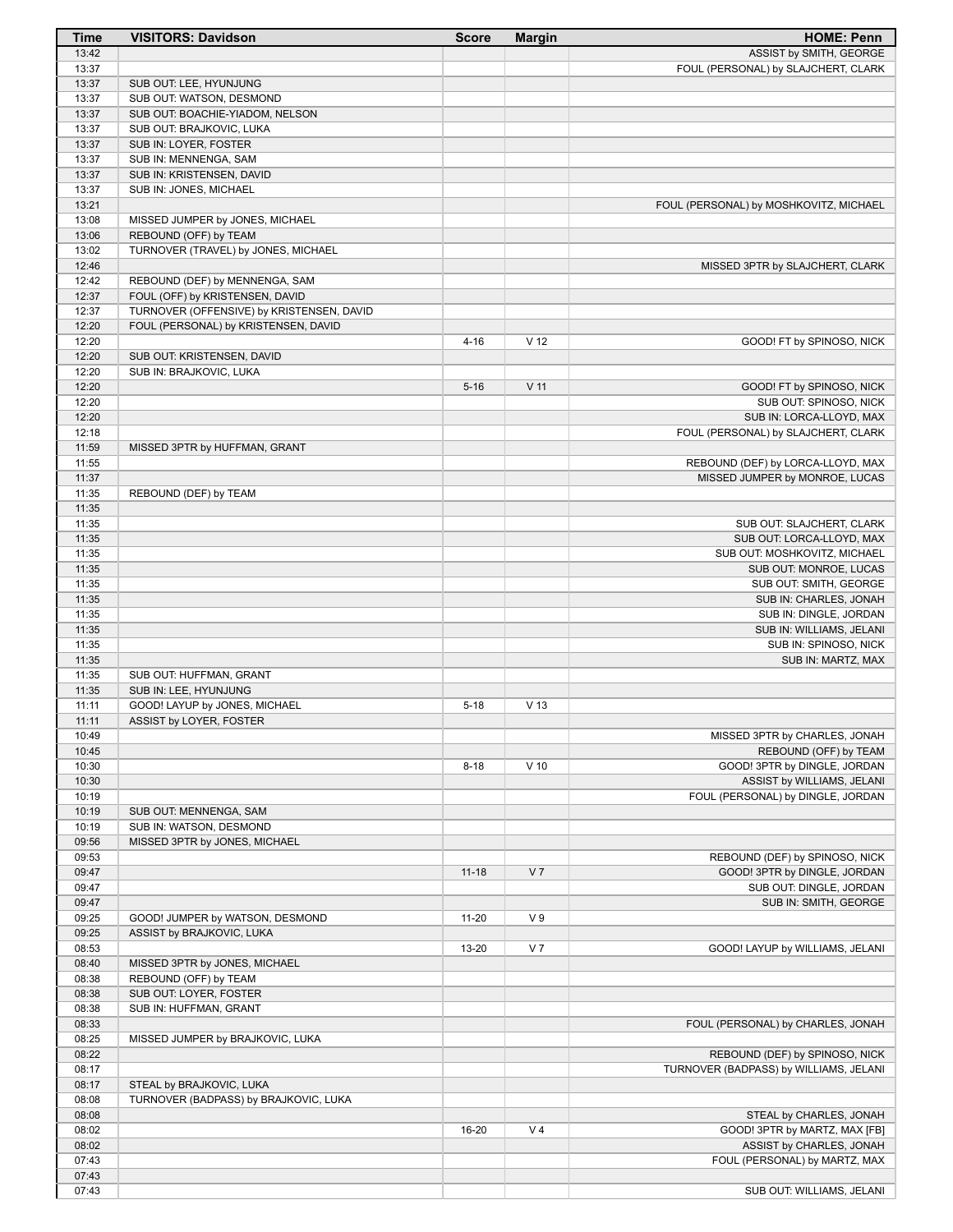| Time           | <b>VISITORS: Davidson</b>        | <b>Score</b> | <b>Margin</b>  | <b>HOME: Penn</b>                                         |
|----------------|----------------------------------|--------------|----------------|-----------------------------------------------------------|
| 07:43          |                                  |              |                | SUB IN: DINGLE, JORDAN                                    |
| 07:43          | SUB OUT: WATSON, DESMOND         |              |                |                                                           |
| 07:43          | SUB IN: MENNENGA, SAM            |              |                |                                                           |
| 07:43          | GOOD! FT by JONES, MICHAEL       | $16 - 21$    | V <sub>5</sub> |                                                           |
| 07:43          | GOOD! FT by JONES, MICHAEL       | $16 - 22$    | $V_6$          |                                                           |
| 07:24          |                                  |              |                | MISSED 3PTR by DINGLE, JORDAN                             |
| 07:21          |                                  |              |                | REBOUND (OFF) by CHARLES, JONAH                           |
| 07:18          |                                  | 18-22        | V <sub>4</sub> | GOOD! JUMPER by CHARLES, JONAH                            |
| 07:08          | MISSED 3PTR by JONES, MICHAEL    |              |                |                                                           |
| 07:03          |                                  |              |                | REBOUND (DEF) by SMITH, GEORGE                            |
| 06:57          | FOUL (PERSONAL) by LEE, HYUNJUNG |              |                |                                                           |
| 06:57          | SUB OUT: LEE, HYUNJUNG           |              |                |                                                           |
| 06:57          | SUB IN: LOYER, FOSTER            |              |                |                                                           |
| 06:48          |                                  | $21 - 22$    | V <sub>1</sub> | GOOD! 3PTR by SMITH, GEORGE                               |
| 06:48          |                                  |              |                | ASSIST by DINGLE, JORDAN                                  |
| 06:32          |                                  |              |                | FOUL (PERSONAL) by MARTZ, MAX                             |
| 06:32          | GOOD! FT by HUFFMAN, GRANT       | $21 - 23$    | V <sub>2</sub> |                                                           |
| 06:32          | GOOD! FT by HUFFMAN, GRANT       | $21 - 24$    | V <sub>3</sub> |                                                           |
| 06:32          |                                  |              |                | SUB OUT: MARTZ, MAX                                       |
| 06:32          |                                  |              |                | SUB IN: MOSHKOVITZ, MICHAEL                               |
| 06:32          | SUB OUT: BRAJKOVIC, LUKA         |              |                |                                                           |
| 06:32          | SUB IN: BOACHIE-YIADOM, NELSON   |              |                |                                                           |
| 06:22          |                                  |              |                | TURNOVER (BADPASS) by DINGLE, JORDAN                      |
| 06:22          |                                  |              |                | SUB OUT: SPINOSO, NICK                                    |
| 06:22          |                                  |              |                | SUB OUT: SMITH, GEORGE                                    |
| 06:22          |                                  |              |                | SUB IN: LORCA-LLOYD, MAX                                  |
| 06:22          |                                  |              |                | SUB IN: MONROE, LUCAS                                     |
| 05:55          | GOOD! 3PTR by MENNENGA, SAM      | 21-27        | $V_6$          |                                                           |
| 05:55          | ASSIST by JONES, MICHAEL         |              |                |                                                           |
| 05:29          |                                  |              |                | MISSED 3PTR by DINGLE, JORDAN                             |
| 05:26          | REBOUND (DEF) by TEAM            |              |                |                                                           |
| 05:26          |                                  |              |                | SUB OUT: DINGLE, JORDAN                                   |
| 05:26          |                                  |              |                | SUB IN: WASHINGTON, BRYCE                                 |
| 05:07          | GOOD! JUMPER by LOYER, FOSTER    | 21-29        | V8             |                                                           |
| 05:07          | ASSIST by MENNENGA, SAM          |              |                |                                                           |
| 04:49          |                                  | 24-29        | V <sub>5</sub> | GOOD! 3PTR by CHARLES, JONAH                              |
| 04:49          |                                  |              |                | ASSIST by WASHINGTON, BRYCE                               |
| 04:26          | MISSED JUMPER by MENNENGA, SAM   |              |                |                                                           |
| 04:24          |                                  |              |                | REBOUND (DEF) by TEAM<br>SUB OUT: CHARLES, JONAH          |
| 04:24<br>04:24 |                                  |              |                |                                                           |
| 04:24          |                                  |              |                | SUB OUT: LORCA-LLOYD, MAX<br>SUB OUT: MOSHKOVITZ, MICHAEL |
| 04:24          |                                  |              |                | SUB IN: DINGLE, JORDAN                                    |
| 04:24          |                                  |              |                | SUB IN: SPINOSO, NICK                                     |
| 04:24          |                                  |              |                | SUB IN: MARTZ, MAX                                        |
| 04:24          | SUB OUT: MENNENGA, SAM           |              |                |                                                           |
| 04:24          | SUB OUT: HUFFMAN, GRANT          |              |                |                                                           |
| 04:24          | SUB IN: WATSON, DESMOND          |              |                |                                                           |
| 04:24          | SUB IN: BRAJKOVIC, LUKA          |              |                |                                                           |
| 04:13          |                                  |              |                | MISSED 3PTR by MARTZ, MAX                                 |
| 04:12          |                                  |              |                | REBOUND (OFF) by MONROE, LUCAS                            |
| 04:12          | FOUL (PERSONAL) by LOYER, FOSTER |              |                |                                                           |
| 03:57          |                                  | 26-29        | V <sub>3</sub> | GOOD! DUNK by SPINOSO, NICK                               |
| 03:57          |                                  |              |                | ASSIST by DINGLE, JORDAN                                  |
| 03:44          | MISSED 3PTR by LOYER, FOSTER     |              |                |                                                           |
| 03:40          |                                  |              |                | REBOUND (DEF) by DINGLE, JORDAN                           |
| 03:36          |                                  |              |                | FOUL (OFF) by DINGLE, JORDAN                              |
| 03:36          |                                  |              |                | TURNOVER (OFFENSIVE) by DINGLE, JORDAN                    |
| 03:36          |                                  |              |                |                                                           |
| 03:36          |                                  |              |                | SUB OUT: DINGLE, JORDAN                                   |
| 03:36          |                                  |              |                | SUB OUT: SPINOSO, NICK                                    |
| 03:36          |                                  |              |                | SUB OUT: MARTZ, MAX                                       |
| 03:36          |                                  |              |                | SUB IN: LORCA-LLOYD, MAX                                  |
| 03:36          |                                  |              |                | SUB IN: WILLIAMS, JELANI                                  |
| 03:36          |                                  |              |                | SUB IN: MOSHKOVITZ, MICHAEL                               |
| 03:05          | MISSED JUMPER by LOYER, FOSTER   |              |                |                                                           |
| 02:59          |                                  |              |                | REBOUND (DEF) by MONROE, LUCAS                            |
| 02:46          |                                  |              |                | MISSED 3PTR by MOSHKOVITZ, MICHAEL                        |
| 02:44          |                                  |              |                | REBOUND (OFF) by TEAM                                     |
| 02:44          |                                  |              |                | SUB OUT: MONROE, LUCAS                                    |
| 02:44          |                                  |              |                | SUB IN: CHARLES, JONAH                                    |
| 02:41          | FOUL (PERSONAL) by LOYER, FOSTER |              |                |                                                           |
| 02:41          |                                  |              |                | MISSED FT by LORCA-LLOYD, MAX                             |
| 02:41          |                                  |              |                | REBOUND (OFF) by TEAM                                     |
| 02:41          |                                  | 27-29        | V <sub>2</sub> | GOOD! FT by LORCA-LLOYD, MAX                              |
| 02:41          |                                  |              |                | SUB OUT: WASHINGTON, BRYCE                                |
|                |                                  |              |                |                                                           |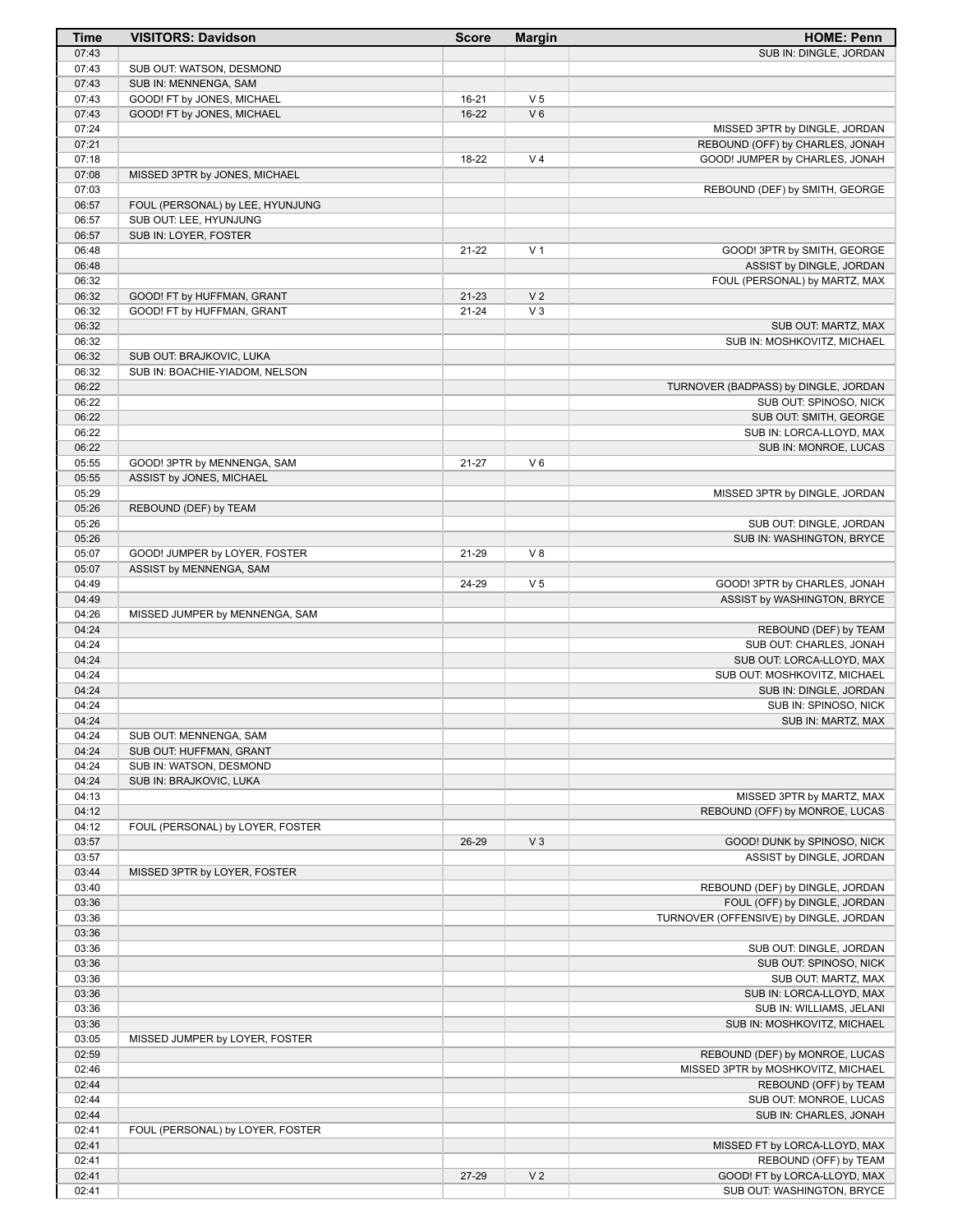| <b>Time</b> | <b>VISITORS: Davidson</b>            | <b>Score</b> | <b>Margin</b>  | <b>HOME: Penn</b>                         |
|-------------|--------------------------------------|--------------|----------------|-------------------------------------------|
| 02:41       |                                      |              |                | SUB IN: MONROE, LUCAS                     |
| 02:41       | SUB OUT: LOYER, FOSTER               |              |                |                                           |
| 02:41       | SUB IN: HUFFMAN, GRANT               |              |                |                                           |
| 02:31       | MISSED LAYUP by HUFFMAN, GRANT       |              |                |                                           |
| 02:28       |                                      |              |                | REBOUND (DEF) by LORCA-LLOYD, MAX         |
| 02:13       | SUB OUT: BOACHIE-YIADOM, NELSON      |              |                |                                           |
| 02:13       | SUB IN: MENNENGA, SAM                |              |                |                                           |
| 02:05       |                                      |              |                | TURNOVER (BADPASS) by MOSHKOVITZ, MICHAEL |
| 01:39       | MISSED JUMPER by BRAJKOVIC, LUKA     |              |                |                                           |
| 01:36       |                                      |              |                | REBOUND (DEF) by LORCA-LLOYD, MAX         |
| 01:10       |                                      |              |                | MISSED LAYUP by LORCA-LLOYD, MAX          |
| 01:05       |                                      |              |                | REBOUND (OFF) by MONROE, LUCAS            |
| 01:05       |                                      |              |                | MISSED LAYUP by MONROE, LUCAS             |
| 01:05       | REBOUND (DEF) by JONES, MICHAEL      |              |                |                                           |
| 00:58       | TIMEOUT 30SEC                        |              |                |                                           |
| 00:49       | TURNOVER (BADPASS) by HUFFMAN, GRANT |              |                |                                           |
| 00:49       |                                      |              |                | STEAL by WILLIAMS, JELANI                 |
| 00:42       |                                      | 29-29        | T              | GOOD! LAYUP by WILLIAMS, JELANI [FB]      |
| 00:19       | GOOD! 3PTR by BRAJKOVIC, LUKA        | 29-32        | V <sub>3</sub> |                                           |
| 00:19       | ASSIST by MENNENGA, SAM              |              |                |                                           |
| 00:01       | FOUL (PERSONAL) by JONES, MICHAEL    |              |                |                                           |
| 00:01       |                                      |              |                | MISSED FT by CHARLES, JONAH               |
| 00:00       | REBOUND (DEF) by BRAJKOVIC, LUKA     |              |                |                                           |

### **Davidson 32, Penn 29**

| <b>Points (This Period)</b> | <b>DAV</b>     | <b>PEN</b>     |
|-----------------------------|----------------|----------------|
| In the Paint                | 14             | 10             |
| Off Turns                   |                |                |
| 2nd Chance                  |                |                |
| Fast Break                  |                | 5              |
| Bench                       |                | 10             |
| Per Poss                    | 1.067<br>15/30 | 1.000<br>12/29 |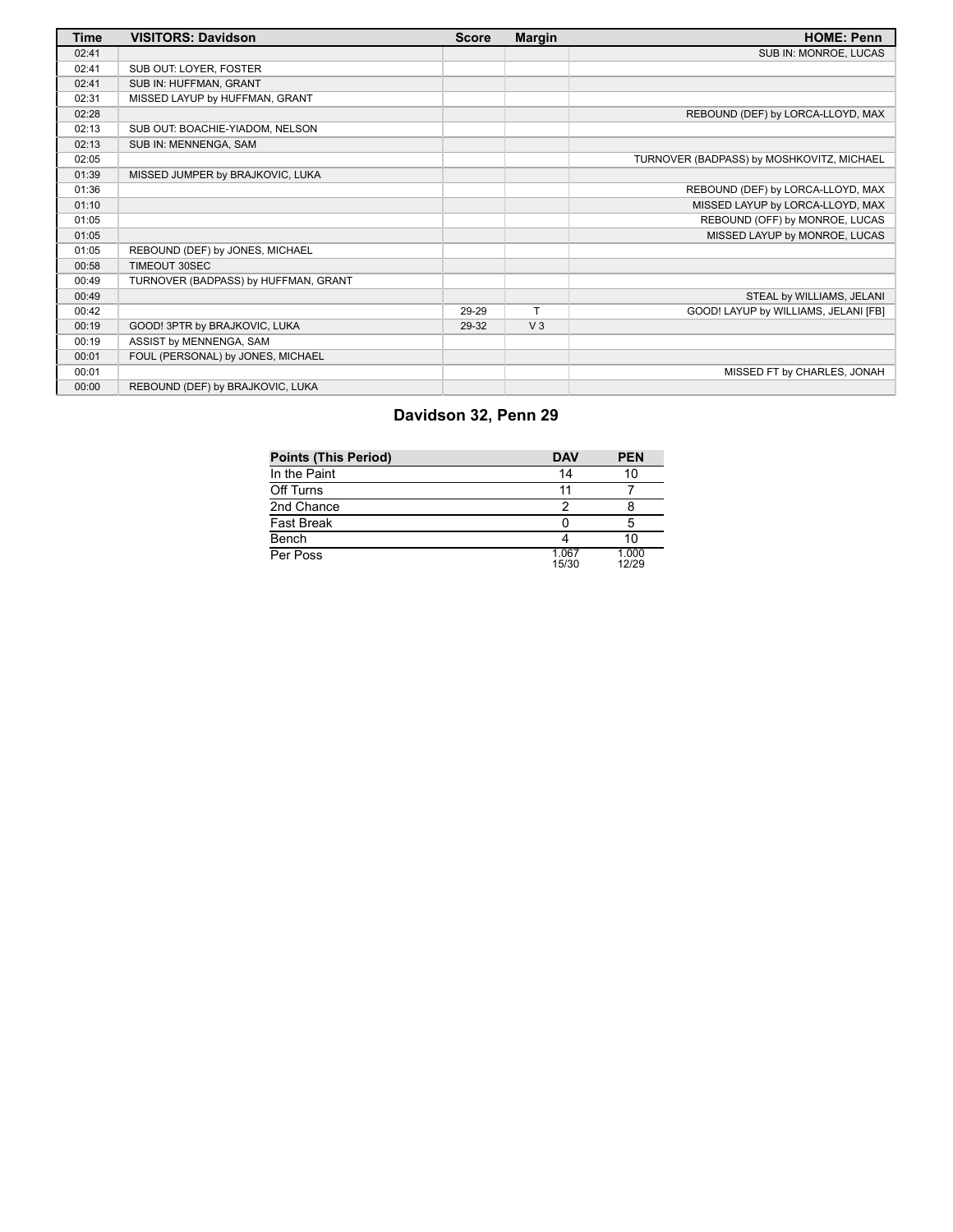### **Official Box Score Davidson vs Penn Second Half Statistics Only November 19, 2021 at The HTC Center - Conway**



### **Davidson 40**

| No. | Player                      | S | <b>Pts</b> | <b>FG</b> | 3FG     | <b>FT</b> | <b>OR</b> | <b>DR</b>    | TR.          | <b>PF</b> | $\mathsf{A}$ | TO       | <b>Blk</b> | <b>Stl</b>   | Min | $+/-$ |
|-----|-----------------------------|---|------------|-----------|---------|-----------|-----------|--------------|--------------|-----------|--------------|----------|------------|--------------|-----|-------|
| 00  | LOYER, FOSTER               | G | 6          | $2 - 5$   | $0 - 1$ | $2 - 2$   | 0         |              |              |           |              |          | 0          | 0            | 14  | 11    |
| 01  | LEE, HYUNJUNG               | G | 5          | $2 - 4$   | $1 - 2$ | $0 - 0$   | 0         | 3            | 3            | 0         |              | 2        | 0          | $\mathbf{0}$ | 15  | 10    |
| 03  | MENNENGA, SAM               | F | 9          | $4-6$     | $0 - 0$ | 1-1       | 2         | 2            | 4            | 2         | 2            |          | 0          | 0            | 16  | 12    |
| 13  | <b>JONES, MICHAEL</b>       | G | 9          | $3 - 3$   | $3 - 3$ | $0 - 0$   | 1         | 0            | $\mathbf{1}$ |           | $\mathbf{0}$ | 0        | 0          |              | 14  | 11    |
| 35  | <b>BRAJKOVIC, LUKA</b>      | F | 7          | $3 - 4$   | $1 - 2$ | $0 - 0$   | 0         | 6            | 6            | 0         | 4            |          | $\Omega$   | $\Omega$     | 15  | 8     |
| 02  | <b>LANIER, EMORY</b>        | G | $\Omega$   | $0 - 0$   | $0 - 0$ | $0 - 0$   | 0         | $\mathbf{0}$ | 0            | 0         | $\Omega$     | 0        | $\Omega$   | $\Omega$     |     | $-5$  |
| 04  | <b>WATSON, DESMOND</b>      | G | 4          | $1 - 3$   | $0 - 0$ | $2 - 3$   | $\Omega$  | 0            | 0            |           | 0            | 0        | 0          |              |     | 7     |
| 05  | HUFFMAN, GRANT              | G | $\Omega$   | $0 - 1$   | $0 - 0$ | $0 - 0$   | $\Omega$  | $\mathbf{0}$ | 0            | 0         | $\Omega$     | 0        | 0          |              | 5   | $-2$  |
| 12  | KRISTENSEN, DAVID           | F | 0          | $0 - 1$   | $0 - 0$ | $0 - 0$   | 0         | $\mathbf{0}$ | 0            | 0         | 0            | 0        | 0          | 0            | 0   | -2    |
| 23  | <b>FORD, CHRIS</b>          | F | 0          | $0 - 0$   | $0 - 0$ | $0 - 0$   | $\Omega$  | $\Omega$     | 0            | 0         | $\Omega$     | $\Omega$ | $\Omega$   | $\Omega$     | 1   | $-5$  |
| 32  | BOACHIE-YIADOM, NELSON      | F | 0          | $0 - 0$   | $0 - 0$ | $0 - 0$   | 1         |              | 2            | 0         | 0            | 0        | 0          | 0            | 6   | 5     |
| 34  | <b>THRASTARSON, STYRMIR</b> | G | $\Omega$   | $0 - 0$   | $0 - 0$ | $0 - 0$   | $\Omega$  | $\Omega$     | 0            | 0         | $\Omega$     | 0        | 0          | $\Omega$     | 1   | $-5$  |
|     | <b>TEAM</b>                 |   |            |           |         |           | 0         | $\mathbf{0}$ | 0            | 0         |              | 0        |            |              |     |       |
|     | <b>TOTALS</b>               |   | 40         | $15 - 27$ | $5 - 8$ | $5 - 6$   | 4         | 13           | 17           | 5         | 9            | 5        | 0          | 3            | 99  |       |

| <b>Shooting By Period</b><br>Period | FG        | FG%      | 3FG    | 3FG%  |           | FT%      | Deadball Rebounds: 0,0<br>Last FG Half: DAV - |
|-------------------------------------|-----------|----------|--------|-------|-----------|----------|-----------------------------------------------|
| 2nd Half                            | 15-27     | 56%      | $5-8$  | 63%   | $5-6$     | 83%      |                                               |
| Game                                | $27 - 54$ | $50.0\%$ | $8-18$ | 44.4% | $10 - 11$ | $90.9\%$ |                                               |

### **Penn 31**

| No. | Plaver                   | S | <b>Pts</b>    | <b>FG</b> | 3FG      | <b>FT</b> | <b>OR</b>    | <b>DR</b>    | TR           | PF       | A            | TO             | <b>Blk</b> | Stl           | Min          | $+/-$          |
|-----|--------------------------|---|---------------|-----------|----------|-----------|--------------|--------------|--------------|----------|--------------|----------------|------------|---------------|--------------|----------------|
| 02  | CHARLES, JONAH           | G | 0             | $0 - 4$   | $0 - 4$  | $0 - 0$   | 0            | 2            | 2            |          |              |                | 0          | 0             | 18           | $-7$           |
| 03  | DINGLE, JORDAN           | G |               | $3 - 8$   | $1 - 4$  | $0-0$     | $\Omega$     | $\Omega$     | 0            | 2        |              | 0              | 0          | $\mathbf{0}$  | 18           | $-7$           |
| 04  | LORCA-LLOYD, MAX         | С | 6             | $3 - 4$   | $0-0$    | $0-0$     | 1            | 2            | 3            | 0        | 0            | 0              |            | 0             | 17           | $-10$          |
| 05  | <b>WILLIAMS, JELANI</b>  | G | 6             | $3 - 4$   | $0 - 0$  | $0 - 0$   | 1            | 1            | 2            | 2        | $\mathbf{0}$ | 2              | 1          | $\mathcal{P}$ | 14           | -8             |
| 14  | MARTZ, MAX               | F | 3             | $1 - 5$   | $1 - 4$  | $0-0$     | 0            | 2            | 2            | 0        | 2            |                | 0          | 2             | 18           | -8             |
| 00  | <b>SLAJCHERT, CLARK</b>  | G | 3             | $1 - 1$   | $1 - 1$  | $0 - 0$   | $\mathbf{0}$ | $\mathbf{1}$ | 1            | 0        | $\mathbf{0}$ | $\mathbf{0}$   | $\Omega$   | $\mathbf{0}$  | 3            | 1              |
| 11  | MOSHKOVITZ, MICHAEL      | F | $\Omega$      | $0 - 0$   | $0 - 0$  | $0-0$     | 0            | 0            | 0            | 0        | 0            | 0              | 0          | 0             |              | $-3$           |
| 12  | LARSON, GUS              | F | $\mathcal{P}$ | $1 - 1$   | $0 - 0$  | $0 - 0$   | $\Omega$     | $\Omega$     | 0            | 0        | $\Omega$     | $\Omega$       | $\Omega$   | $\Omega$      | $\mathbf{0}$ | $\overline{2}$ |
| 13  | SPINOSO, NICK            | F | 0             | $0 - 0$   | $0 - 0$  | $0 - 0$   | $\Omega$     | 1            | 1            | 0        | 1            | 0              | 0          | $\Omega$      | 3            | 1              |
| 21  | <b>WASHINGTON, BRYCE</b> | G | $\Omega$      | $0 - 0$   | $0 - 0$  | $0 - 0$   | $\mathbf{0}$ | 0            | $\mathbf{0}$ | 0        | $\mathbf{0}$ | $\Omega$       | 0          | $\mathbf{0}$  | $\mathbf{0}$ | $\mathbf 0$    |
| 22  | MONROE, LUCAS            | F | 4             | 1-1       | $0 - 0$  | $2 - 2$   | 0            | $\Omega$     | 0            | 2        | 0            | $\Omega$       | 0          | $\Omega$      | 4            | -6             |
| 25  | HOLLAND III, ED          | G | $\Omega$      | $0 - 0$   | $0 - 0$  | $0 - 0$   | $\Omega$     | $\mathbf{0}$ | 0            | 0        | $\mathbf{0}$ | $\Omega$       | 0          | $\mathbf{0}$  | $\mathbf{0}$ | $\overline{2}$ |
| 40  | SMITH, GEORGE            | G | 0             | $0 - 0$   | $0 - 0$  | $0 - 0$   | $\Omega$     | $\Omega$     | $\mathbf{0}$ | $\Omega$ | $\Omega$     | $\Omega$       | 0          | $\Omega$      | 2            | $-2$           |
|     | TEAM                     |   |               |           |          |           | 0            | 0            | 0            | 0        |              | 0              |            |               |              |                |
|     | <b>TOTALS</b>            |   | 31            | $13 - 28$ | $3 - 13$ | $2 - 2$   | $\mathbf{2}$ | 9            | 11           |          | 5            | $\overline{4}$ | 2          | 4             | 99           |                |
|     |                          |   |               |           |          |           |              |              |              |          |              |                |            |               |              |                |

| <b>Shooting By Period</b><br>Period | FG        | FG%   | 3FG      | 3FG%  |         | FT%   | Deadball Rebounds: 2,0<br>Last FG Half: PEN - |
|-------------------------------------|-----------|-------|----------|-------|---------|-------|-----------------------------------------------|
| 2nd Half                            | $13 - 28$ | 46%   | $3-13$   | 23%   | $2 - 2$ | 100%  |                                               |
| Game                                | $23 - 52$ | 44.2% | $8 - 27$ | 29.6% | $6-10$  | 60.0% |                                               |

| Game Notes:                                                          | <b>Score</b> | 1st | 2 <sub>nd</sub> | <b>TOT</b> | <b>Points (This Period)</b> | <b>DAV</b>    | <b>PEN</b>     |
|----------------------------------------------------------------------|--------------|-----|-----------------|------------|-----------------------------|---------------|----------------|
| Officials: Greg Nixon, Bret Smith, Donnie Eppley<br>Attendance: 1131 | <b>DAV</b>   | 32  | 40              | 72         | In the Paint                | 16            | 20             |
|                                                                      | <b>PEN</b>   | 29  | 31              | 60         | Off Turns                   |               |                |
| Start Time: 02:31 PM ET                                              |              |     |                 |            | 2nd Chance                  |               |                |
| End Time: 04:23 PM ET<br>Game Duration: 1:52                         |              |     |                 |            | <b>Fast Break</b>           |               |                |
| Neutral Court:                                                       |              |     |                 |            | Bench                       |               |                |
|                                                                      |              |     |                 |            | Per Poss                    | .333<br>18/30 | 1.000<br>14/31 |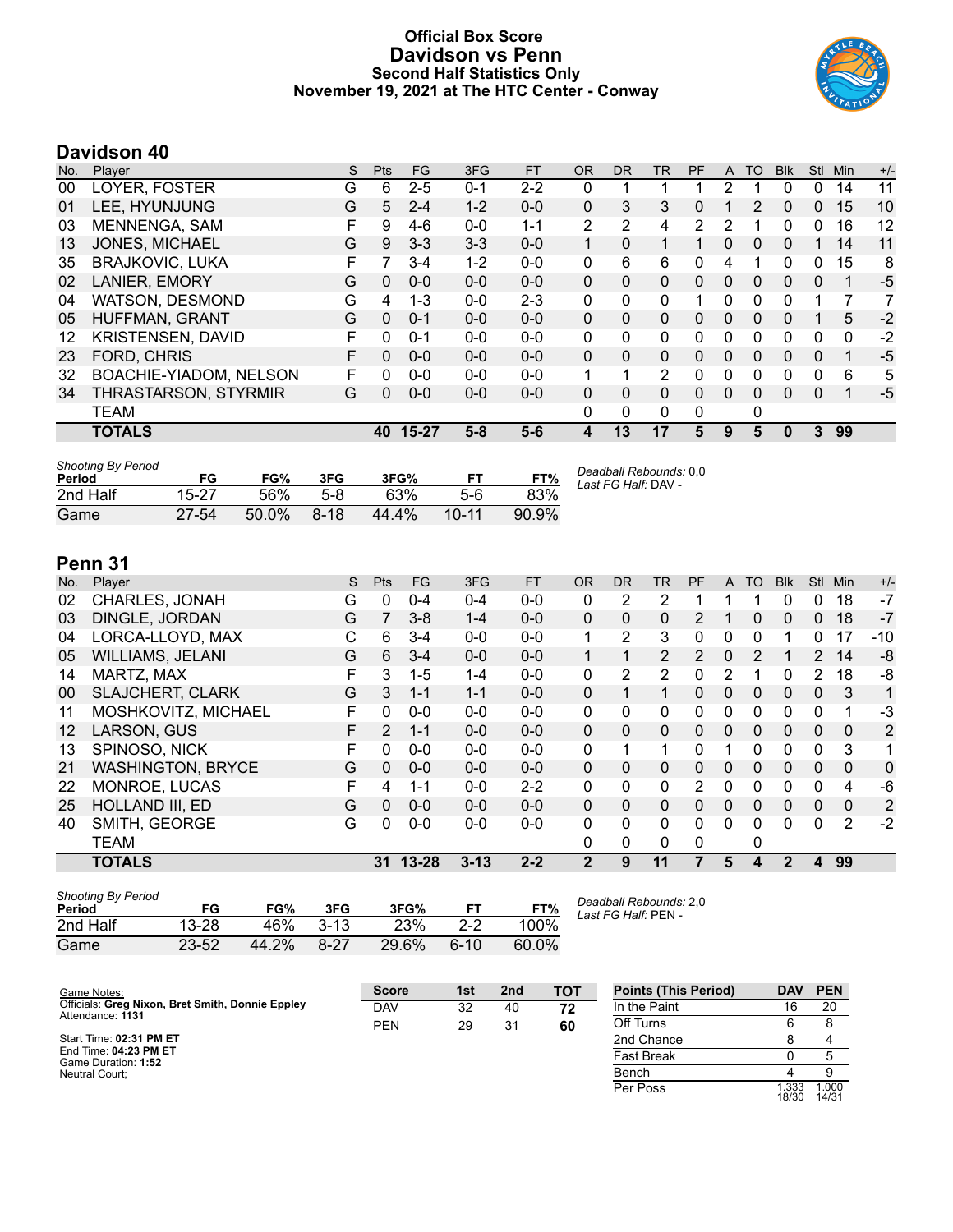### **Official Play-By-Play Davidson vs Penn Second Half November 19, 2021 at The HTC Center - Conway**



### **Period 2**

#### **Starters:**

Davidson: 0 LOYER,FOSTER (G); 1 LEE,HYUNJUNG (G); 3 MENNENGA,SAM (F); 13 JONES,MICHAEL (G); 35 BRAJKOVIC,LUKA (F);<br>Penn: 2 CHARLES,JONAH (G); 3 DINGLE,JORDAN (G); 4 LORCA-LLOYD,MAX (C); 5 WILLIAMS,JELANI (G); 14 MARTZ,MAX

| Time           | <b>VISITORS: Davidson</b>                         | <b>Score</b> | <b>Margin</b>  | <b>HOME: Penn</b>                        |
|----------------|---------------------------------------------------|--------------|----------------|------------------------------------------|
| 20:00          |                                                   |              |                | SUB OUT: MOSHKOVITZ, MICHAEL             |
| 20:00          |                                                   |              |                | SUB OUT: MONROE, LUCAS                   |
| 20:00          |                                                   |              |                | SUB IN: DINGLE, JORDAN                   |
| 20:00          |                                                   |              |                | SUB IN: MARTZ, MAX                       |
| 20:00          | SUB OUT: WATSON, DESMOND                          |              |                |                                          |
| 20:00          | SUB OUT: HUFFMAN, GRANT                           |              |                |                                          |
| 20:00          | SUB IN: LOYER, FOSTER                             |              |                |                                          |
| 20:00          | SUB IN: LEE, HYUNJUNG                             |              |                |                                          |
| 19:55          |                                                   |              |                | MISSED 3PTR by MARTZ, MAX                |
| 19:51          | REBOUND (DEF) by BRAJKOVIC, LUKA                  |              |                |                                          |
| 19:33          | TURNOVER (LOSTBALL) by LEE, HYUNJUNG              |              |                |                                          |
| 19:33          |                                                   |              |                | STEAL by MARTZ, MAX                      |
| 19:25          |                                                   | 31-32        | V <sub>1</sub> | GOOD! LAYUP by DINGLE, JORDAN [FB]       |
| 19:00          | MISSED LAYUP by MENNENGA, SAM                     |              |                |                                          |
| 19:00          |                                                   |              |                | BLOCK by LORCA-LLOYD, MAX                |
| 18:56          |                                                   |              |                | REBOUND (DEF) by CHARLES, JONAH          |
| 18:53          |                                                   |              |                | MISSED 3PTR by DINGLE, JORDAN            |
| 18:49          | REBOUND (DEF) by BRAJKOVIC, LUKA                  |              |                |                                          |
| 18:42          | GOOD! 3PTR by BRAJKOVIC, LUKA                     | 31-35        | V <sub>4</sub> |                                          |
| 18:42          | ASSIST by LOYER, FOSTER                           |              |                |                                          |
| 18:15          |                                                   | 33-35        | V <sub>2</sub> | GOOD! JUMPER by WILLIAMS, JELANI [PNT]   |
| 18:02          | TURNOVER (LOSTBALL) by LOYER, FOSTER              |              |                |                                          |
| 18:02          |                                                   |              |                | STEAL by WILLIAMS, JELANI                |
| 17:48          |                                                   |              |                | MISSED 3PTR by MARTZ, MAX                |
| 17:44          | REBOUND (DEF) by BRAJKOVIC, LUKA                  |              |                |                                          |
| 17:36          | GOOD! 3PTR by LEE, HYUNJUNG                       | 33-38        | V <sub>5</sub> |                                          |
| 17:36          | ASSIST by BRAJKOVIC, LUKA                         |              |                |                                          |
| 17:04          |                                                   |              |                | MISSED JUMPER by DINGLE, JORDAN          |
| 17:00          | REBOUND (DEF) by LEE, HYUNJUNG                    |              |                |                                          |
| 16:48          | TURNOVER (LOSTBALL) by BRAJKOVIC, LUKA            |              |                |                                          |
| 16:48          |                                                   |              |                | STEAL by WILLIAMS, JELANI                |
| 16:45          |                                                   |              |                | FOUL (OFF) by WILLIAMS, JELANI           |
| 16:45          |                                                   |              |                | TURNOVER (OFFENSIVE) by WILLIAMS, JELANI |
| 16:32          | FOUL (OFF) by MENNENGA, SAM                       |              |                |                                          |
| 16:32          | TURNOVER (OFFENSIVE) by MENNENGA, SAM             |              |                |                                          |
| 16:13          |                                                   | 36-38        | V <sub>2</sub> | GOOD! 3PTR by DINGLE, JORDAN             |
| 16:13          |                                                   |              |                | ASSIST by CHARLES, JONAH                 |
| 16:01          | MISSED JUMPER by LOYER, FOSTER                    |              |                |                                          |
| 16:01          |                                                   |              |                | BLOCK by WILLIAMS, JELANI                |
| 15:57          | REBOUND (OFF) by JONES, MICHAEL                   |              |                |                                          |
| 15:40          | GOOD! 3PTR by JONES, MICHAEL                      | 36-41        | V <sub>5</sub> |                                          |
| 15:40          | ASSIST by MENNENGA, SAM                           |              |                |                                          |
| 15:20          |                                                   |              |                | MISSED LAYUP by LORCA-LLOYD, MAX         |
| 15:16          | REBOUND (DEF) by MENNENGA, SAM                    |              |                |                                          |
| 15:02          | MISSED JUMPER by LOYER, FOSTER                    |              |                |                                          |
| 14:58          |                                                   |              |                | REBOUND (DEF) by LORCA-LLOYD, MAX        |
| 14:36          |                                                   |              |                | MISSED 3PTR by CHARLES, JONAH            |
| 14:32          | REBOUND (DEF) by BRAJKOVIC, LUKA                  |              |                |                                          |
| 14:19          |                                                   |              |                | FOUL (PERSONAL) by WILLIAMS, JELANI      |
| 14:19          |                                                   |              |                |                                          |
| 14:19          |                                                   |              |                | SUB OUT: CHARLES, JONAH                  |
| 14:19          |                                                   |              |                | SUB OUT: DINGLE, JORDAN                  |
| 14:19          |                                                   |              |                | SUB OUT: LORCA-LLOYD, MAX                |
| 14:19          |                                                   |              |                | SUB OUT: WILLIAMS, JELANI                |
| 14:19          |                                                   |              |                | SUB IN: SLAJCHERT, CLARK                 |
| 14:19          |                                                   |              |                | SUB IN: SPINOSO, NICK                    |
| 14:19          |                                                   |              |                | SUB IN: MONROE, LUCAS                    |
| 14:19          |                                                   |              |                | SUB IN: SMITH, GEORGE                    |
| 14:19          | SUB OUT: LOYER, FOSTER                            |              |                |                                          |
| 14:19<br>14:19 | SUB OUT: JONES, MICHAEL                           |              |                |                                          |
| 14:19          | SUB OUT: BRAJKOVIC, LUKA                          |              |                |                                          |
| 14:19          | SUB IN: WATSON, DESMOND<br>SUB IN: HUFFMAN, GRANT |              |                |                                          |
| 14:19          | SUB IN: BOACHIE-YIADOM, NELSON                    |              |                |                                          |
| 14:11          | GOOD! JUMPER by LEE, HYUNJUNG                     | 36-43        | V <sub>7</sub> |                                          |
|                |                                                   |              |                |                                          |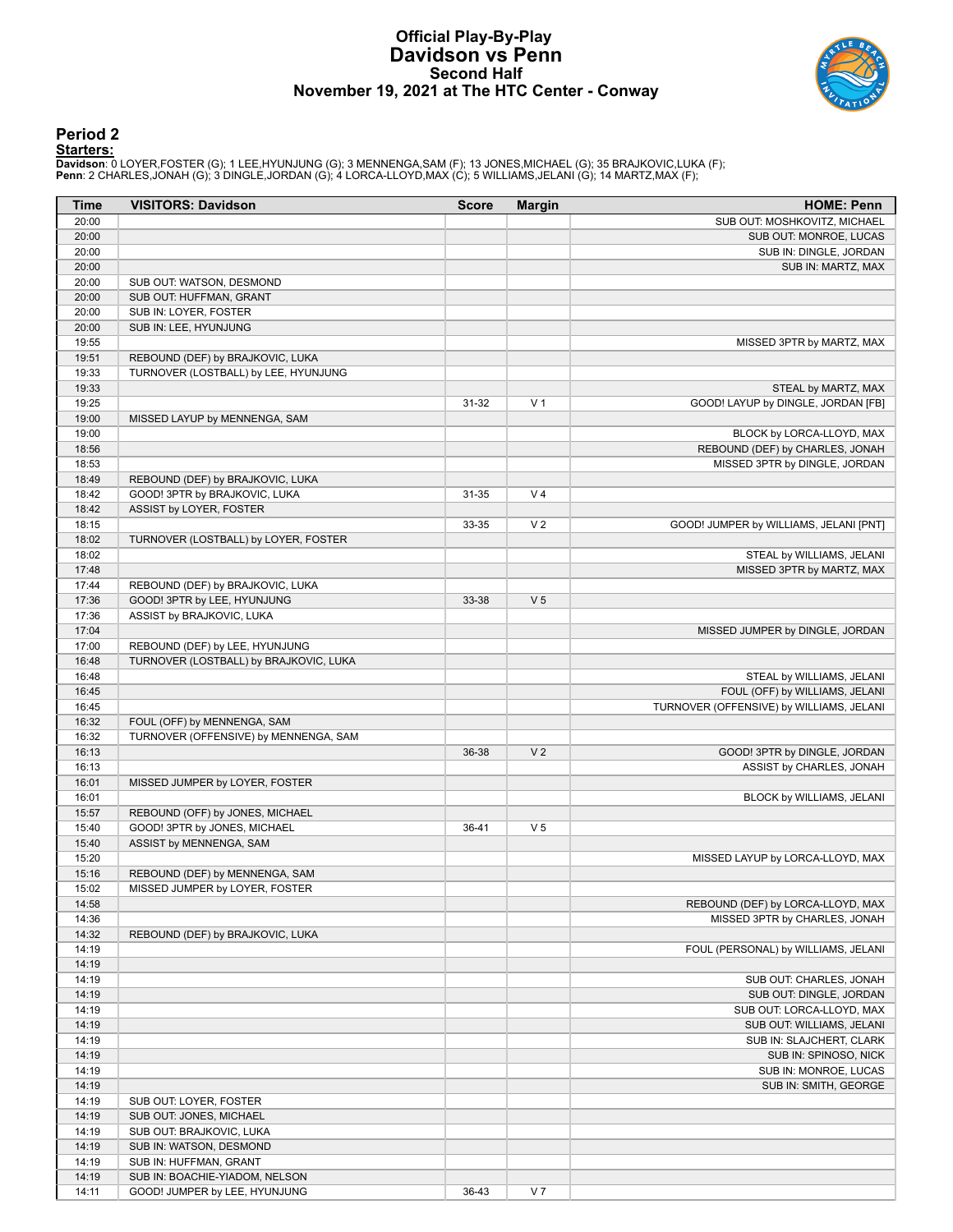| Time           | <b>VISITORS: Davidson</b>                                   | <b>Score</b> | <b>Margin</b>   | <b>HOME: Penn</b>                                                            |
|----------------|-------------------------------------------------------------|--------------|-----------------|------------------------------------------------------------------------------|
| 14:11          | ASSIST by MENNENGA, SAM                                     |              |                 |                                                                              |
| 13:38          |                                                             |              |                 | TURNOVER (BADPASS) by MARTZ, MAX                                             |
| 13:38<br>13:19 | STEAL by HUFFMAN, GRANT<br>MISSED JUMPER by WATSON, DESMOND |              |                 |                                                                              |
| 13:15          | REBOUND (OFF) by MENNENGA, SAM                              |              |                 |                                                                              |
| 13:15          | GOOD! LAYUP by MENNENGA, SAM                                | 36-45        | V <sub>9</sub>  |                                                                              |
| 13:15          |                                                             |              |                 | FOUL (PERSONAL) by MONROE, LUCAS                                             |
| 13:15          |                                                             |              |                 | SUB OUT: SLAJCHERT, CLARK                                                    |
| 13:15          |                                                             |              |                 | SUB OUT: SPINOSO, NICK                                                       |
| 13:15<br>13:15 |                                                             |              |                 | SUB OUT: MARTZ, MAX<br>SUB OUT: MONROE, LUCAS                                |
| 13:15          |                                                             |              |                 | SUB OUT: SMITH, GEORGE                                                       |
| 13:15          |                                                             |              |                 | SUB IN: CHARLES, JONAH                                                       |
| 13:15          |                                                             |              |                 | SUB IN: DINGLE, JORDAN                                                       |
| 13:15          |                                                             |              |                 | SUB IN: LORCA-LLOYD, MAX                                                     |
| 13:15          |                                                             |              |                 | SUB IN: WILLIAMS, JELANI                                                     |
| 13:15          |                                                             |              |                 | SUB IN: MOSHKOVITZ, MICHAEL                                                  |
| 13:15<br>13:01 | GOOD! FT by MENNENGA, SAM                                   | 36-46        | $V$ 10          |                                                                              |
| 12:58          | REBOUND (DEF) by BOACHIE-YIADOM, NELSON                     |              |                 | MISSED 3PTR by CHARLES, JONAH                                                |
| 12:41          | MISSED JUMPER by LEE, HYUNJUNG                              |              |                 |                                                                              |
| 12:37          | REBOUND (OFF) by MENNENGA, SAM                              |              |                 |                                                                              |
| 12:31          | MISSED JUMPER by MENNENGA, SAM                              |              |                 |                                                                              |
| 12:27          | REBOUND (OFF) by BOACHIE-YIADOM, NELSON                     |              |                 |                                                                              |
| 12:20          | GOOD! LAYUP by WATSON, DESMOND                              | 36-48        | V <sub>12</sub> |                                                                              |
| 12:20          |                                                             |              |                 | FOUL (PERSONAL) by CHARLES, JONAH                                            |
| 12:20<br>12:20 |                                                             |              |                 | SUB OUT: MOSHKOVITZ, MICHAEL                                                 |
| 12:20          | MISSED FT by WATSON, DESMOND                                |              |                 | SUB IN: MARTZ, MAX                                                           |
| 12:18          |                                                             |              |                 | REBOUND (DEF) by WILLIAMS, JELANI                                            |
| 12:08          |                                                             | 38-48        | $V$ 10          | GOOD! LAYUP by DINGLE, JORDAN                                                |
| 11:57          | GOOD! LAYUP by MENNENGA, SAM                                | 38-50        | V <sub>12</sub> |                                                                              |
| 11:38          |                                                             | 40-50        | $V$ 10          | GOOD! DUNK by LORCA-LLOYD, MAX                                               |
| 11:38          |                                                             |              |                 | ASSIST by MARTZ, MAX                                                         |
| 11:15          | MISSED LAYUP by WATSON, DESMOND                             |              |                 |                                                                              |
| 11:12<br>11:05 |                                                             |              |                 | REBOUND (DEF) by LORCA-LLOYD, MAX<br>TURNOVER (LOSTBALL) by WILLIAMS, JELANI |
| 11:05          | STEAL by WATSON, DESMOND                                    |              |                 |                                                                              |
| 10:44          | MISSED LAYUP by HUFFMAN, GRANT                              |              |                 |                                                                              |
| 10:41          |                                                             |              |                 | REBOUND (DEF) by MARTZ, MAX                                                  |
| 10:34          |                                                             | 42-50        | V8              | GOOD! DUNK by LORCA-LLOYD, MAX                                               |
| 10:34          |                                                             |              |                 | ASSIST by MARTZ, MAX                                                         |
| 10:19          | TIMEOUT 30SEC                                               |              |                 |                                                                              |
| 10:19<br>10:19 |                                                             |              |                 | SUB OUT: CHARLES, JONAH                                                      |
| 10:19          |                                                             |              |                 | SUB OUT: DINGLE, JORDAN                                                      |
| 10:19          |                                                             |              |                 | SUB OUT: WILLIAMS, JELANI                                                    |
| 10:19          |                                                             |              |                 | SUB IN: SLAJCHERT, CLARK                                                     |
| 10:19          |                                                             |              |                 | SUB IN: MONROE, LUCAS                                                        |
| 10:19          |                                                             |              |                 | SUB IN: SMITH, GEORGE                                                        |
| 10:19          | SUB OUT: LEE, HYUNJUNG                                      |              |                 |                                                                              |
| 10:19<br>10:19 | SUB OUT: HUFFMAN, GRANT<br>SUB OUT: BOACHIE-YIADOM, NELSON  |              |                 |                                                                              |
| 10:19          | SUB IN: LOYER, FOSTER                                       |              |                 |                                                                              |
| 10:19          | SUB IN: JONES, MICHAEL                                      |              |                 |                                                                              |
| 10:19          | SUB IN: BRAJKOVIC, LUKA                                     |              |                 |                                                                              |
| 10:05          |                                                             |              |                 | FOUL (PERSONAL) by MONROE, LUCAS                                             |
| 10:05          |                                                             |              |                 |                                                                              |
| 10:05          |                                                             |              |                 | SUB OUT: SLAJCHERT, CLARK                                                    |
| 10:05          |                                                             |              |                 | SUB OUT: SMITH, GEORGE                                                       |
| 10:05<br>10:05 |                                                             |              |                 | SUB IN: CHARLES, JONAH<br>SUB IN: DINGLE, JORDAN                             |
| 10:05          | GOOD! FT by WATSON, DESMOND                                 | 42-51        | V <sub>9</sub>  |                                                                              |
| 10:05          | GOOD! FT by WATSON, DESMOND                                 | 42-52        | $V$ 10          |                                                                              |
| 09:45          | FOUL (PERSONAL) by WATSON, DESMOND                          |              |                 |                                                                              |
| 09:32          |                                                             |              |                 | MISSED 3PTR by DINGLE, JORDAN                                                |
| 09:29          |                                                             |              |                 | REBOUND (OFF) by LORCA-LLOYD, MAX                                            |
| 09:14          |                                                             | 44-52        | V8              | GOOD! JUMPER by MONROE, LUCAS [PNT]                                          |
| 08:51          | MISSED 3PTR by LOYER, FOSTER                                |              |                 |                                                                              |
| 08:47          |                                                             |              |                 | REBOUND (DEF) by CHARLES, JONAH                                              |
| 08:39<br>08:35 | REBOUND (DEF) by MENNENGA, SAM                              |              |                 | MISSED 3PTR by CHARLES, JONAH                                                |
| 08:18          | GOOD! JUMPER by LOYER, FOSTER                               | 44-54        | $V$ 10          |                                                                              |
| 07:55          |                                                             |              |                 | MISSED JUMPER by MARTZ, MAX                                                  |
| 07:52          | REBOUND (DEF) by BRAJKOVIC, LUKA                            |              |                 |                                                                              |
| 07:33          | GOOD! JUMPER by BRAJKOVIC, LUKA                             | 44-56        | V <sub>12</sub> |                                                                              |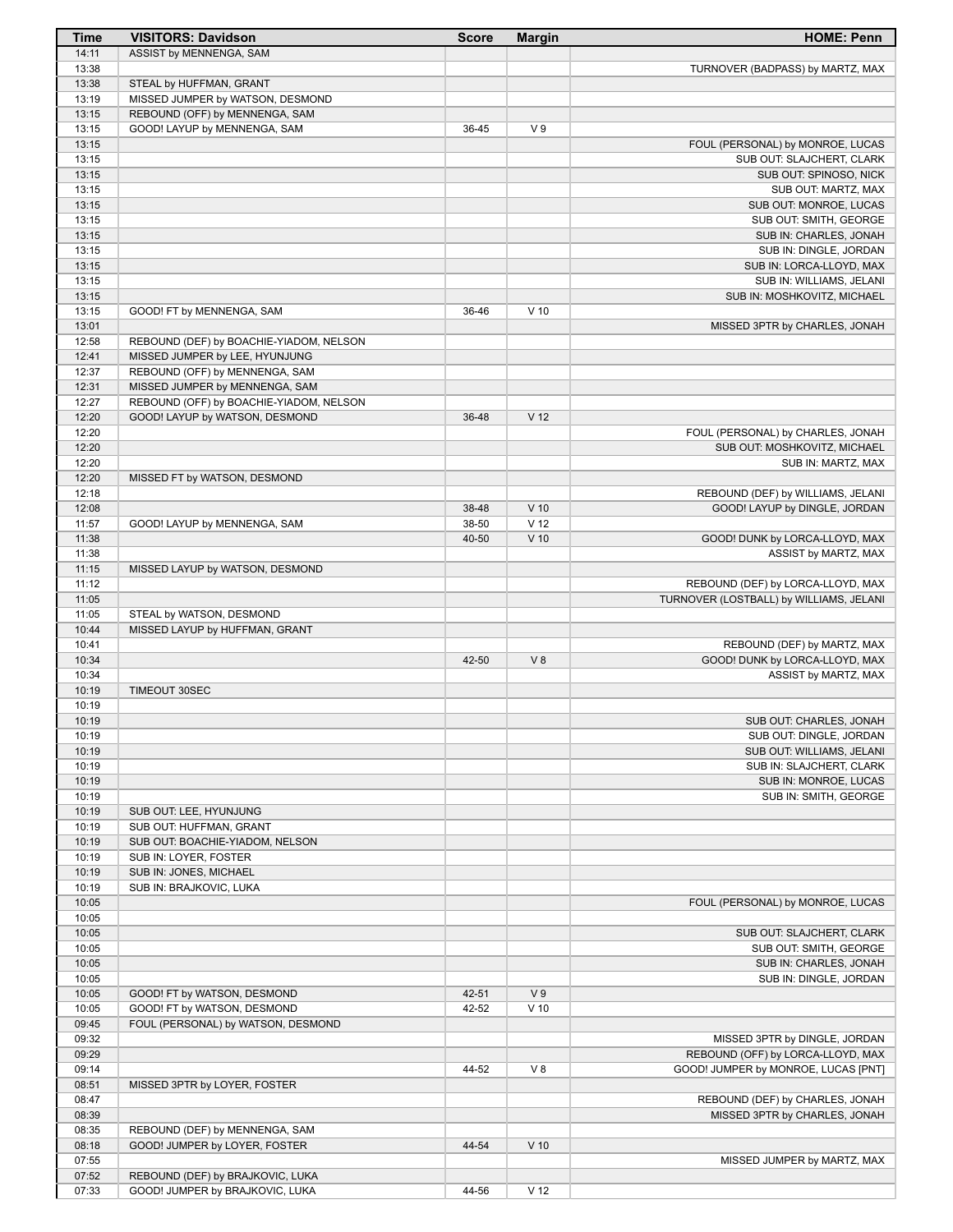| Time           | <b>VISITORS: Davidson</b>                         | <b>Score</b> | <b>Margin</b>   | <b>HOME: Penn</b>                                                    |
|----------------|---------------------------------------------------|--------------|-----------------|----------------------------------------------------------------------|
| 07:33          | ASSIST by LOYER, FOSTER                           |              |                 |                                                                      |
| 07:14          | FOUL (PERSONAL) by MENNENGA, SAM                  |              |                 |                                                                      |
| 07:14<br>07:14 |                                                   |              |                 |                                                                      |
| 07:14          | SUB OUT: WATSON, DESMOND<br>SUB IN: LEE, HYUNJUNG |              |                 |                                                                      |
| 07:14          |                                                   | 45-56        | $V$ 11          | GOOD! FT by MONROE, LUCAS                                            |
| 07:14          |                                                   | 46-56        | $V$ 10          | GOOD! FT by MONROE, LUCAS                                            |
| 07:14          |                                                   |              |                 | SUB OUT: MONROE, LUCAS                                               |
| 07:14          |                                                   |              |                 | SUB IN: WILLIAMS, JELANI                                             |
| 06:52          | GOOD! LAYUP by MENNENGA, SAM                      | 46-58        | V <sub>12</sub> |                                                                      |
| 06:52          | ASSIST by LEE, HYUNJUNG                           |              |                 |                                                                      |
| 06:39          |                                                   | 48-58        | $V$ 10          | GOOD! DUNK by LORCA-LLOYD, MAX                                       |
| 06:39          |                                                   |              |                 | ASSIST by DINGLE, JORDAN                                             |
| 06:17          | GOOD! LAYUP by BRAJKOVIC, LUKA                    | 48-60        | V <sub>12</sub> |                                                                      |
| 05:59<br>05:56 | REBOUND (DEF) by LEE, HYUNJUNG                    |              |                 | MISSED JUMPER by DINGLE, JORDAN                                      |
| 05:40          |                                                   |              |                 | FOUL (PERSONAL) by DINGLE, JORDAN                                    |
| 05:23          | GOOD! JUMPER by MENNENGA, SAM [PNT]               | 48-62        | V <sub>14</sub> |                                                                      |
| 05:23          | ASSIST by BRAJKOVIC, LUKA                         |              |                 |                                                                      |
| 05:05          |                                                   |              |                 | MISSED 3PTR by MARTZ, MAX                                            |
| 04:57          | REBOUND (DEF) by LEE, HYUNJUNG                    |              |                 |                                                                      |
| 04:49          | GOOD! LAYUP by LOYER, FOSTER                      | 48-64        | V <sub>16</sub> |                                                                      |
| 04:32          |                                                   |              |                 | MISSED 3PTR by CHARLES, JONAH                                        |
| 04:27          | REBOUND (DEF) by LOYER, FOSTER                    |              |                 |                                                                      |
| 04:17          | TURNOVER (BADPASS) by LEE, HYUNJUNG               |              |                 |                                                                      |
| 04:17          |                                                   |              | V <sub>13</sub> | STEAL by MARTZ, MAX                                                  |
| 04:11<br>03:57 |                                                   | 51-64        |                 | GOOD! 3PTR by MARTZ, MAX [FB]<br>FOUL (PERSONAL) by DINGLE, JORDAN   |
| 03:57          |                                                   |              |                 |                                                                      |
| 03:57          | GOOD! FT by LOYER, FOSTER                         | 51-65        | V <sub>14</sub> |                                                                      |
| 03:57          | GOOD! FT by LOYER, FOSTER                         | 51-66        | V <sub>15</sub> |                                                                      |
| 03:57          | SUB OUT: MENNENGA, SAM                            |              |                 |                                                                      |
| 03:57          | SUB IN: BOACHIE-YIADOM, NELSON                    |              |                 |                                                                      |
| 03:38          |                                                   | 53-66        | V <sub>13</sub> | GOOD! LAYUP by WILLIAMS, JELANI                                      |
| 03:18          | MISSED 3PTR by LEE, HYUNJUNG                      |              |                 |                                                                      |
| 03:14          |                                                   |              |                 | REBOUND (DEF) by MARTZ, MAX                                          |
| 03:07          |                                                   |              |                 | MISSED LAYUP by WILLIAMS, JELANI                                     |
| 03:04<br>03:04 |                                                   | 55-66        | $V$ 11          | REBOUND (OFF) by WILLIAMS, JELANI<br>GOOD! LAYUP by WILLIAMS, JELANI |
| 02:38          | GOOD! 3PTR by JONES, MICHAEL                      | 55-69        | V <sub>14</sub> |                                                                      |
| 02:38          | ASSIST by BRAJKOVIC, LUKA                         |              |                 |                                                                      |
| 02:27          | FOUL (PERSONAL) by LOYER, FOSTER                  |              |                 |                                                                      |
| 02:23          |                                                   |              |                 | TURNOVER (BADPASS) by CHARLES, JONAH                                 |
| 02:23          | STEAL by JONES, MICHAEL                           |              |                 |                                                                      |
| 01:58          | GOOD! 3PTR by JONES, MICHAEL                      | 55-72        | V 17            |                                                                      |
| 01:58          | ASSIST by BRAJKOVIC, LUKA                         |              |                 |                                                                      |
| 01:45          | FOUL (PERSONAL) by JONES, MICHAEL                 |              |                 |                                                                      |
| 01:45<br>01:45 |                                                   |              |                 | SUB OUT: LORCA-LLOYD, MAX<br>SUB OUT: WILLIAMS, JELANI               |
| 01:45          |                                                   |              |                 | SUB IN: SLAJCHERT, CLARK                                             |
| 01:45          |                                                   |              |                 | SUB IN: SPINOSO, NICK                                                |
| 01:45          | SUB OUT: LOYER, FOSTER                            |              |                 |                                                                      |
| 01:45          | SUB OUT: LEE, HYUNJUNG                            |              |                 |                                                                      |
| 01:45          | SUB OUT: JONES, MICHAEL                           |              |                 |                                                                      |
| 01:45          | SUB OUT: BOACHIE-YIADOM, NELSON                   |              |                 |                                                                      |
| 01:45          | SUB IN: LANIER, EMORY                             |              |                 |                                                                      |
| 01:45          | SUB IN: HUFFMAN, GRANT                            |              |                 |                                                                      |
| 01:45          | SUB IN: FORD, CHRIS                               |              |                 |                                                                      |
| 01:45<br>01:38 | SUB IN: THRASTARSON, STYRMIR                      | 58-72        | V <sub>14</sub> | GOOD! 3PTR by SLAJCHERT, CLARK                                       |
| 01:38          |                                                   |              |                 | ASSIST by SPINOSO, NICK                                              |
| 01:02          | MISSED 3PTR by BRAJKOVIC, LUKA                    |              |                 |                                                                      |
| 00:58          |                                                   |              |                 | REBOUND (DEF) by SLAJCHERT, CLARK                                    |
| 00:52          |                                                   |              |                 | MISSED 3PTR by DINGLE, JORDAN                                        |
| 00:48          | REBOUND (DEF) by BRAJKOVIC, LUKA                  |              |                 |                                                                      |
| 00:46          | TIMEOUT 30SEC                                     |              |                 |                                                                      |
| 00:46          |                                                   |              |                 | SUB OUT: CHARLES, JONAH                                              |
| 00:46          |                                                   |              |                 | SUB OUT: DINGLE, JORDAN                                              |
| 00:46          |                                                   |              |                 | SUB OUT: MARTZ, MAX                                                  |
| 00:46<br>00:46 |                                                   |              |                 | SUB IN: LARSON, GUS<br>SUB IN: HOLLAND III, ED                       |
| 00:46          |                                                   |              |                 | SUB IN: SMITH, GEORGE                                                |
| 00:46          | SUB OUT: BRAJKOVIC, LUKA                          |              |                 |                                                                      |
| 00:46          | SUB IN: KRISTENSEN, DAVID                         |              |                 |                                                                      |
| 00:28          | MISSED JUMPER by KRISTENSEN, DAVID                |              |                 |                                                                      |
| 00:25          |                                                   |              |                 | REBOUND (DEF) by SPINOSO, NICK                                       |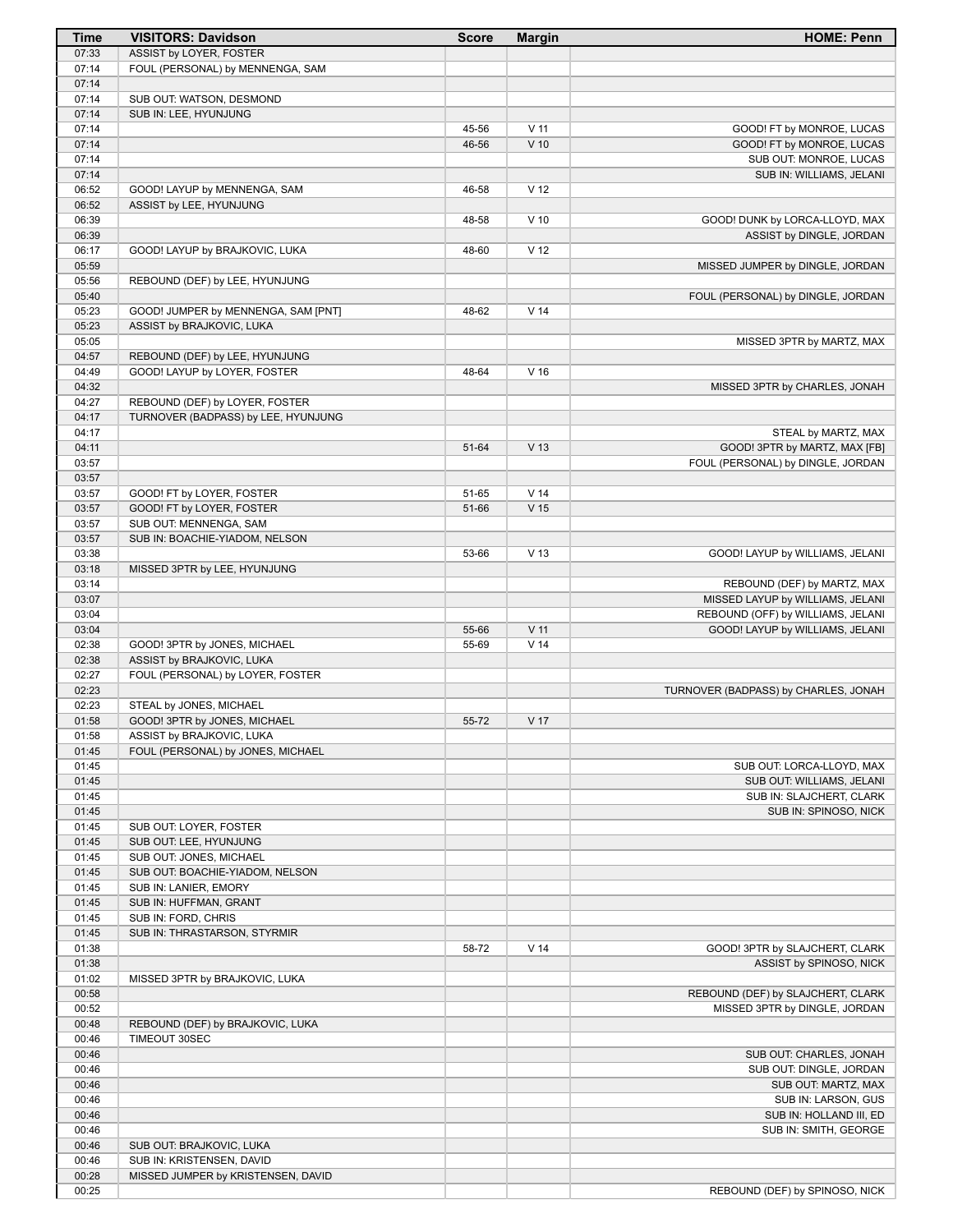| <b>Time</b> | <b>VISITORS: Davidson</b> | Score | <b>Margin</b>                    | <b>HOME: Penn</b>          |
|-------------|---------------------------|-------|----------------------------------|----------------------------|
| 00:19       |                           | 60-72 | 1/12<br>$\overline{\phantom{a}}$ | GOOD! LAYUP by LARSON, GUS |

ſ

### **Davidson 72, Penn 60**

| Points (This Period) | <b>DAV</b>     | <b>PEN</b>     |
|----------------------|----------------|----------------|
| In the Paint         | 16             | 20             |
| Off Turns            | 6              |                |
| 2nd Chance           |                |                |
| Fast Break           |                | 5              |
| Bench                |                |                |
| Per Poss             | 1.333<br>18/30 | 1.000<br>14/31 |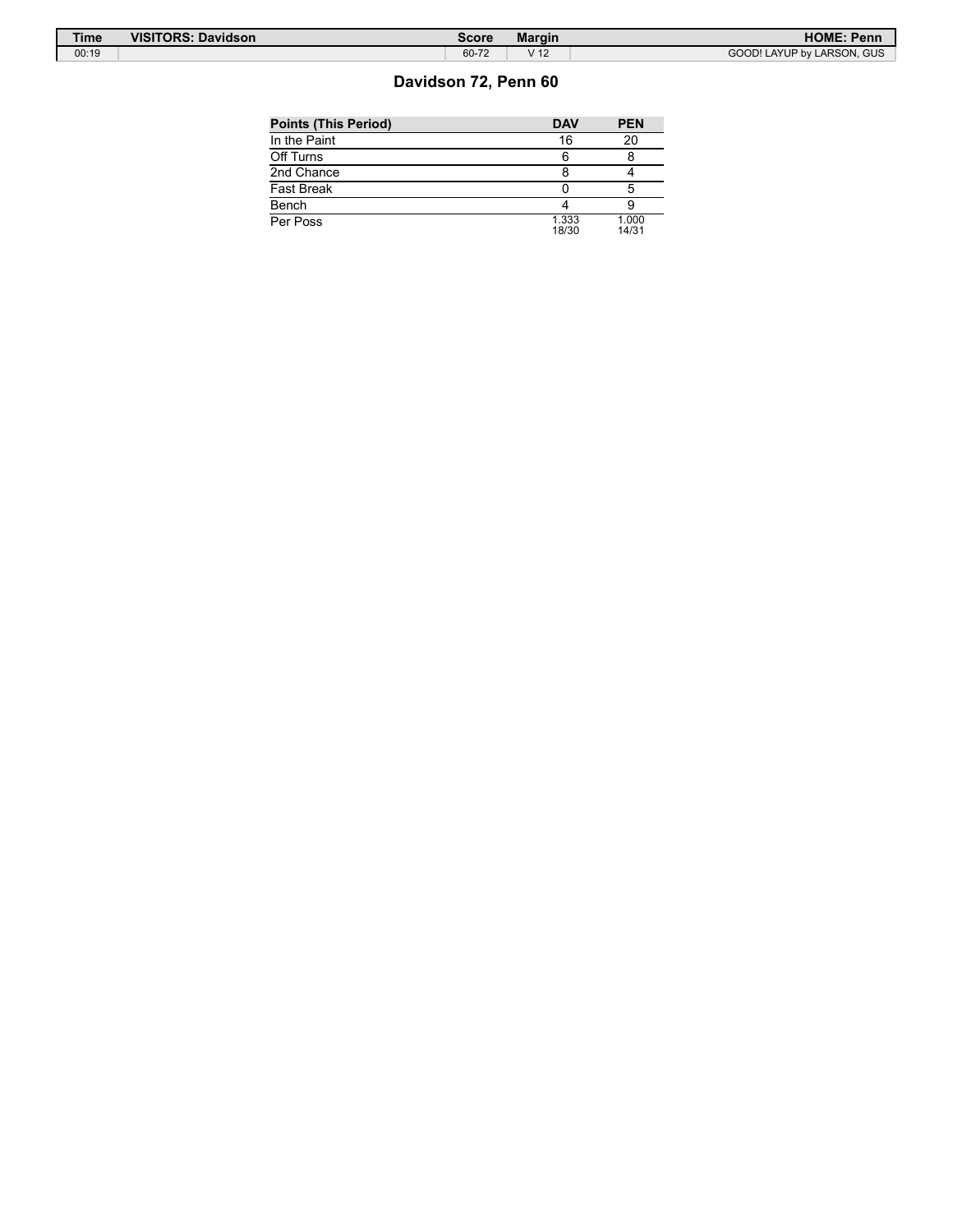### **Official Scoring/Possession Reference Chart Davidson vs Penn Period 1 November 19, 2021 at The HTC Center - Conway**



**Period 1**

#### **Starters:**

Davidson: 0 LOYER,FOSTER (G); 1 LEE,HYUNJUNG (G); 3 MENNENGA,SAM (F); 13 JONES,MICHAEL (G); 35 BRAJKOVIC,LUKA (F);<br>Penn: 2 CHARLES,JONAH (G); 3 DINGLE,JORDAN (G); 4 LORCA-LLOYD,MAX (C); 5 WILLIAMS,JELANI (G); 14 MARTZ,MAX

| <b>Time</b> | <b>VISITORS: Davidson</b>           | <b>Score</b> | <b>Margin</b>   | <b>HOME: Penn</b>                    |
|-------------|-------------------------------------|--------------|-----------------|--------------------------------------|
| 18:46       | GOOD! JUMPER by LEE, HYUNJUNG [PNT] | $0 - 2$      | V <sub>2</sub>  |                                      |
| 17:53       | GOOD! JUMPER by MENNENGA, SAM       | $0 - 4$      | V <sub>4</sub>  |                                      |
| 16:55       | GOOD! LAYUP by MENNENGA, SAM        | $0-6$        | $V_6$           |                                      |
| 16:55       | GOOD! FT by MENNENGA, SAM           | $0 - 7$      | V <sub>7</sub>  |                                      |
| 16:15       | GOOD! LAYUP by LEE, HYUNJUNG        | $0-9$        | V <sub>9</sub>  |                                      |
| 15:54       | GOOD! DUNK by BRAJKOVIC, LUKA       | $0 - 11$     | V <sub>11</sub> |                                      |
| 15:01       |                                     | $1 - 11$     | $V$ 10          | GOOD! FT by SMITH, GEORGE            |
| 14:34       | GOOD! LAYUP by BRAJKOVIC, LUKA      | $1 - 13$     | V <sub>12</sub> |                                      |
| 14:00       | GOOD! 3PTR by LEE, HYUNJUNG         | $1 - 16$     | V <sub>15</sub> |                                      |
| 13:42       |                                     | $3 - 16$     | V <sub>13</sub> | GOOD! LAYUP by MONROE, LUCAS         |
| 12:20       |                                     | $4 - 16$     | V <sub>12</sub> | GOOD! FT by SPINOSO, NICK            |
| 12:20       |                                     | $5 - 16$     | V <sub>11</sub> | GOOD! FT by SPINOSO, NICK            |
| 11:11       | GOOD! LAYUP by JONES, MICHAEL       | $5 - 18$     | V <sub>13</sub> |                                      |
| 10:30       |                                     | $8 - 18$     | $V$ 10          | GOOD! 3PTR by DINGLE, JORDAN         |
| 09:47       |                                     | $11 - 18$    | V <sub>7</sub>  | GOOD! 3PTR by DINGLE, JORDAN         |
| 09:25       | GOOD! JUMPER by WATSON, DESMOND     | $11 - 20$    | V <sub>9</sub>  |                                      |
| 08:53       |                                     | 13-20        | V <sub>7</sub>  | GOOD! LAYUP by WILLIAMS, JELANI      |
| 08:02       |                                     | 16-20        | V <sub>4</sub>  | GOOD! 3PTR by MARTZ, MAX [FB]        |
| 07:43       | GOOD! FT by JONES, MICHAEL          | 16-21        | V <sub>5</sub>  |                                      |
| 07:43       | GOOD! FT by JONES, MICHAEL          | 16-22        | $V_6$           |                                      |
| 07:18       |                                     | 18-22        | V <sub>4</sub>  | GOOD! JUMPER by CHARLES, JONAH       |
| 06:48       |                                     | 21-22        | V <sub>1</sub>  | GOOD! 3PTR by SMITH, GEORGE          |
| 06:32       | GOOD! FT by HUFFMAN, GRANT          | 21-23        | V <sub>2</sub>  |                                      |
| 06:32       | GOOD! FT by HUFFMAN, GRANT          | 21-24        | V <sub>3</sub>  |                                      |
| 05:55       | GOOD! 3PTR by MENNENGA, SAM         | 21-27        | $V_6$           |                                      |
| 05:07       | GOOD! JUMPER by LOYER, FOSTER       | 21-29        | V 8             |                                      |
| 04:49       |                                     | 24-29        | V <sub>5</sub>  | GOOD! 3PTR by CHARLES, JONAH         |
| 03:57       |                                     | 26-29        | $V_3$           | GOOD! DUNK by SPINOSO, NICK          |
| 02:41       |                                     | 27-29        | V <sub>2</sub>  | GOOD! FT by LORCA-LLOYD, MAX         |
| 00:42       |                                     | 29-29        | T               | GOOD! LAYUP by WILLIAMS, JELANI [FB] |
| 00:19       | GOOD! 3PTR by BRAJKOVIC, LUKA       | 29-32        | $V_3$           |                                      |

**Davidson 32, Penn 29**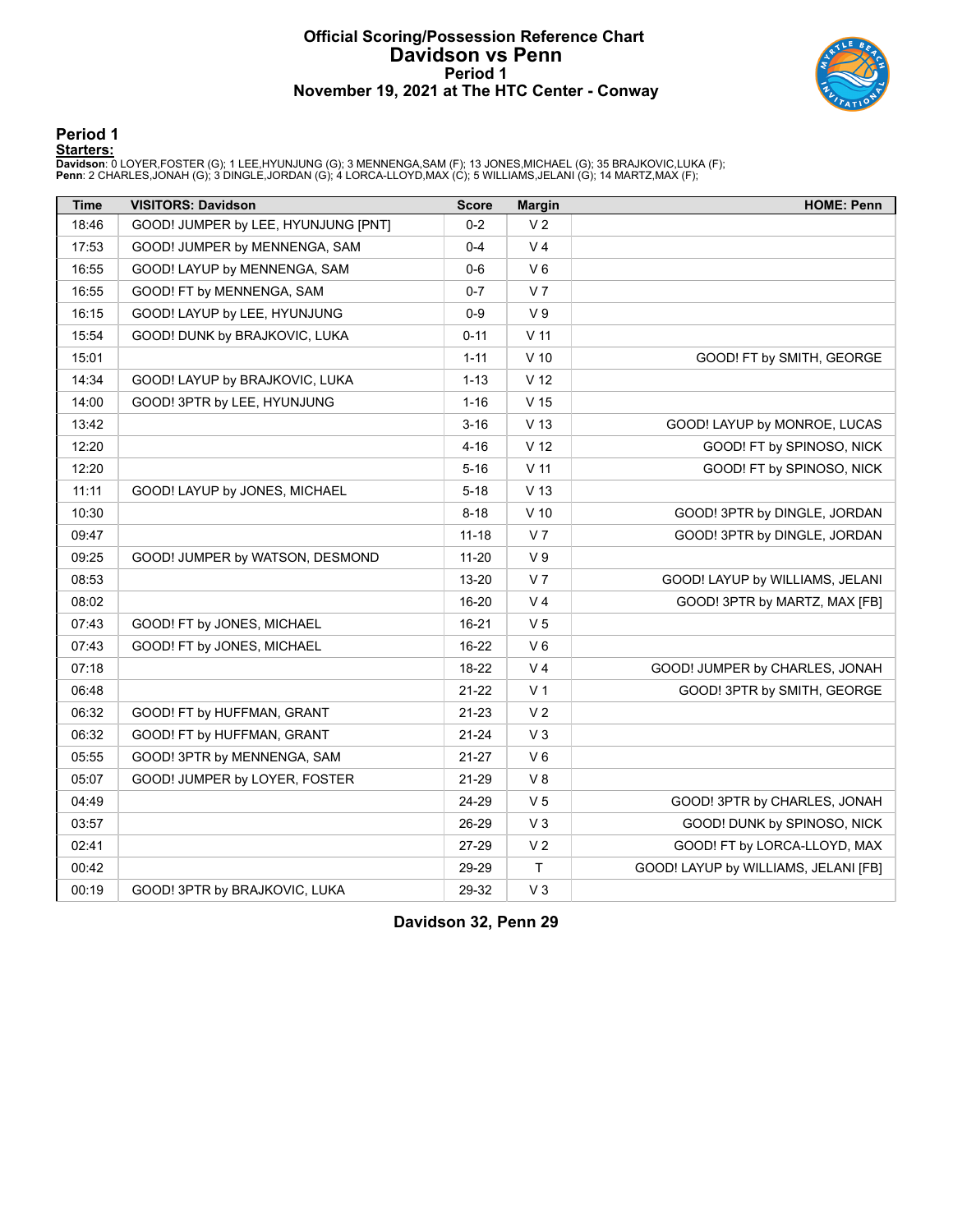### **Official Scoring/Possession Reference Chart Davidson vs Penn Period 2 November 19, 2021 at The HTC Center - Conway**



### **Period 2**

#### **Starters:**

Davidson: 0 LOYER,FOSTER (G); 1 LEE,HYUNJUNG (G); 3 MENNENGA,SAM (F); 13 JONES,MICHAEL (G); 35 BRAJKOVIC,LUKA (F);<br>Penn: 2 CHARLES,JONAH (G); 3 DINGLE,JORDAN (G); 4 LORCA-LLOYD,MAX (C); 5 WILLIAMS,JELANI (G); 14 MARTZ,MAX

| Time  | <b>VISITORS: Davidson</b>           | <b>Score</b> | <b>Margin</b>   | <b>HOME: Penn</b>                      |
|-------|-------------------------------------|--------------|-----------------|----------------------------------------|
| 19:25 |                                     | 31-32        | V <sub>1</sub>  | GOOD! LAYUP by DINGLE, JORDAN [FB]     |
| 18:42 | GOOD! 3PTR by BRAJKOVIC, LUKA       | 31-35        | V <sub>4</sub>  |                                        |
| 18:15 |                                     | 33-35        | V <sub>2</sub>  | GOOD! JUMPER by WILLIAMS, JELANI [PNT] |
| 17:36 | GOOD! 3PTR by LEE, HYUNJUNG         | 33-38        | V <sub>5</sub>  |                                        |
| 16:13 |                                     | 36-38        | V <sub>2</sub>  | GOOD! 3PTR by DINGLE, JORDAN           |
| 15:40 | GOOD! 3PTR by JONES, MICHAEL        | 36-41        | V <sub>5</sub>  |                                        |
| 14:11 | GOOD! JUMPER by LEE, HYUNJUNG       | 36-43        | V <sub>7</sub>  |                                        |
| 13:15 | GOOD! LAYUP by MENNENGA, SAM        | 36-45        | V <sub>9</sub>  |                                        |
| 13:15 | GOOD! FT by MENNENGA, SAM           | 36-46        | $V$ 10          |                                        |
| 12:20 | GOOD! LAYUP by WATSON, DESMOND      | 36-48        | V <sub>12</sub> |                                        |
| 12:08 |                                     | 38-48        | $V$ 10          | GOOD! LAYUP by DINGLE, JORDAN          |
| 11:57 | GOOD! LAYUP by MENNENGA, SAM        | 38-50        | V <sub>12</sub> |                                        |
| 11:38 |                                     | 40-50        | $V$ 10          | GOOD! DUNK by LORCA-LLOYD, MAX         |
| 10:34 |                                     | 42-50        | V8              | GOOD! DUNK by LORCA-LLOYD, MAX         |
| 10:05 | GOOD! FT by WATSON, DESMOND         | 42-51        | V <sub>9</sub>  |                                        |
| 10:05 | GOOD! FT by WATSON, DESMOND         | 42-52        | $V$ 10          |                                        |
| 09:14 |                                     | 44-52        | V8              | GOOD! JUMPER by MONROE, LUCAS [PNT]    |
| 08:18 | GOOD! JUMPER by LOYER, FOSTER       | 44-54        | $V$ 10          |                                        |
| 07:33 | GOOD! JUMPER by BRAJKOVIC, LUKA     | 44-56        | V <sub>12</sub> |                                        |
| 07:14 |                                     | 45-56        | V <sub>11</sub> | GOOD! FT by MONROE, LUCAS              |
| 07:14 |                                     | 46-56        | $V$ 10          | GOOD! FT by MONROE, LUCAS              |
| 06:52 | GOOD! LAYUP by MENNENGA, SAM        | 46-58        | V <sub>12</sub> |                                        |
| 06:39 |                                     | 48-58        | $V$ 10          | GOOD! DUNK by LORCA-LLOYD, MAX         |
| 06:17 | GOOD! LAYUP by BRAJKOVIC, LUKA      | 48-60        | V <sub>12</sub> |                                        |
| 05:23 | GOOD! JUMPER by MENNENGA, SAM [PNT] | 48-62        | V <sub>14</sub> |                                        |
| 04:49 | GOOD! LAYUP by LOYER, FOSTER        | 48-64        | V <sub>16</sub> |                                        |
| 04:11 |                                     | 51-64        | V <sub>13</sub> | GOOD! 3PTR by MARTZ, MAX [FB]          |
| 03:57 | GOOD! FT by LOYER, FOSTER           | 51-65        | V <sub>14</sub> |                                        |
| 03:57 | GOOD! FT by LOYER, FOSTER           | 51-66        | V <sub>15</sub> |                                        |
| 03:38 |                                     | 53-66        | V <sub>13</sub> | GOOD! LAYUP by WILLIAMS, JELANI        |
| 03:04 |                                     | 55-66        | V <sub>11</sub> | GOOD! LAYUP by WILLIAMS, JELANI        |
| 02:38 | GOOD! 3PTR by JONES, MICHAEL        | 55-69        | V <sub>14</sub> |                                        |
| 01:58 | GOOD! 3PTR by JONES, MICHAEL        | 55-72        | V 17            |                                        |
| 01:38 |                                     | 58-72        | V <sub>14</sub> | GOOD! 3PTR by SLAJCHERT, CLARK         |
| 00:19 |                                     | 60-72        | V <sub>12</sub> | GOOD! LAYUP by LARSON, GUS             |

**Davidson 72, Penn 60**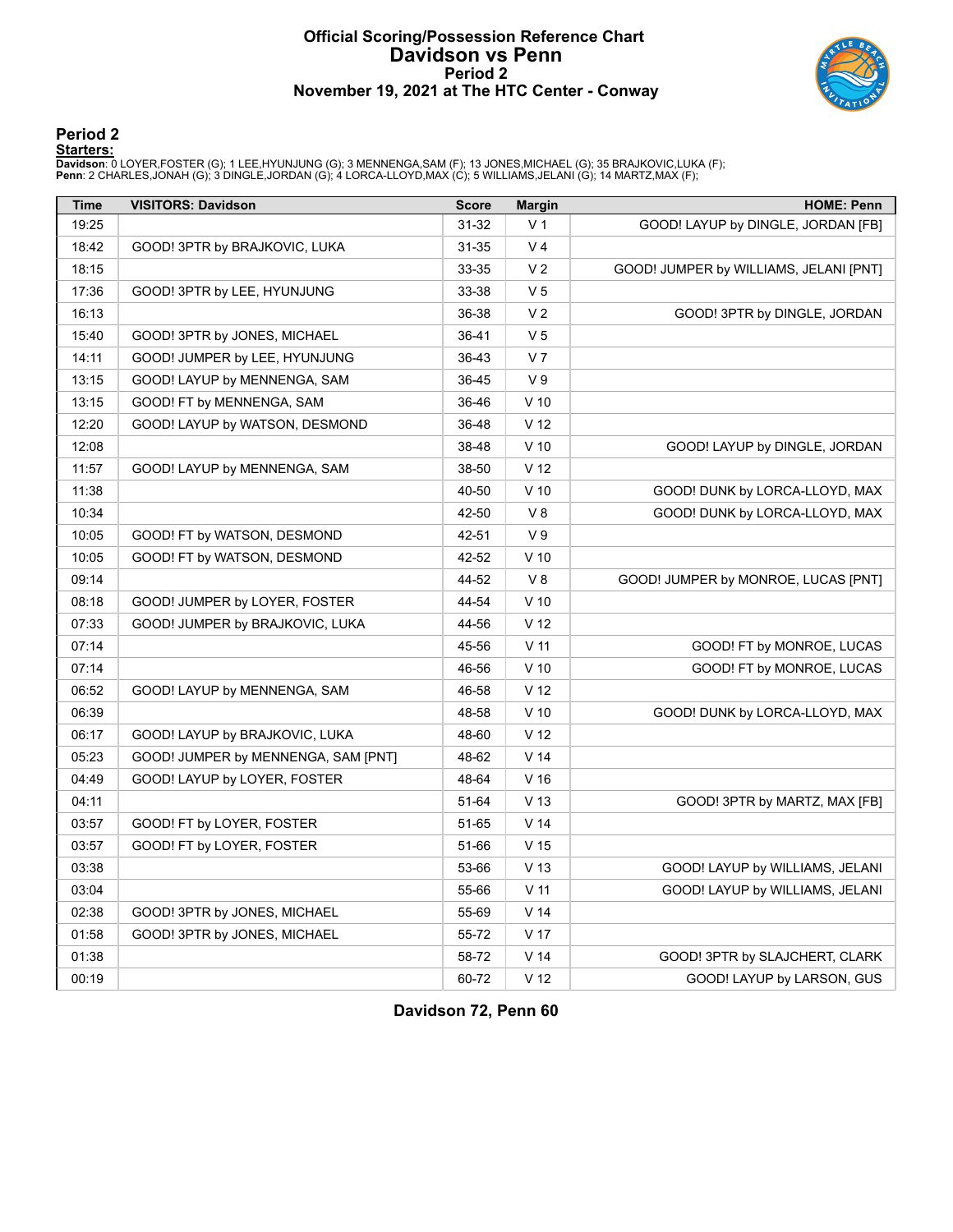### **Official Substitutions Log Davidson vs Penn Period 1 November 19, 2021 at The HTC Center - Conway**



| <b>VISITORS: Davidson</b>          | <b>Time</b>    | <b>Score</b> | <b>HOME: Penn</b>                                    |
|------------------------------------|----------------|--------------|------------------------------------------------------|
| 0 LOYER, FOSTER                    |                |              | 2 CHARLES.JONAH                                      |
| 1 LEE, HYUNJUNG                    |                |              | 3 DINGLE, JORDAN                                     |
| 3 MENNENGA, SAM                    |                |              | 4 LORCA-LLOYD, MAX                                   |
| 13 JONES, MICHAEL                  |                |              | 5 WILLIAMS, JELANI                                   |
| 35 BRAJKOVIC, LUKA                 |                |              | 14 MARTZ, MAX                                        |
| SUB OUT: 13 JONES, MICHAEL         | 17:04          | $4 - 0$      |                                                      |
| SUB IN: 4 WATSON, DESMOND          | 17:04          |              |                                                      |
| SUB OUT: 3 MENNENGA, SAM           | 16:55          | $7 - 0$      |                                                      |
| SUB IN: 32 BOACHIE-YIADOM, NELSON  | 16:55          |              |                                                      |
|                                    | 15:54          | $11-0$       | SUB OUT: CHARLES, JONAH                              |
|                                    | 15:54          |              | SUB OUT: DINGLE, JORDAN                              |
|                                    | 15:54          |              | SUB OUT: LORCA-LLOYD, MAX                            |
|                                    | 15:54          |              | SUB OUT: WILLIAMS, JELANI                            |
|                                    | 15:54          |              | SUB OUT: MARTZ, MAX                                  |
|                                    | 15:54          |              | SUB IN: SLAJCHERT, CLARK                             |
|                                    | 15:54<br>15:54 |              | SUB IN: MOSHKOVITZ, MICHAEL<br>SUB IN: SPINOSO, NICK |
|                                    | 15:54          |              | SUB IN: MONROE, LUCAS                                |
|                                    | 15:54          |              | SUB IN: SMITH, GEORGE                                |
| SUB OUT: 0 LOYER, FOSTER           | 15:54          |              |                                                      |
| SUB IN: 5 HUFFMAN, GRANT           | 15:54          |              |                                                      |
| SUB OUT: 1 LEE, HYUNJUNG           | 13:37          | $16-3$       |                                                      |
| SUB OUT: 4 WATSON, DESMOND         | 13:37          |              |                                                      |
| SUB OUT: 32 BOACHIE-YIADOM, NELSON | 13:37          |              |                                                      |
| SUB OUT: 35 BRAJKOVIC, LUKA        | 13:37          |              |                                                      |
| SUB IN: 0 LOYER, FOSTER            | 13:37          |              |                                                      |
| SUB IN: 3 MENNENGA, SAM            | 13:37          |              |                                                      |
| SUB IN: 12 KRISTENSEN.DAVID        | 13:37          |              |                                                      |
| SUB IN: 13 JONES, MICHAEL          | 13:37          |              |                                                      |
| SUB OUT: 12 KRISTENSEN, DAVID      | 12:20          | $16 - 4$     |                                                      |
| SUB IN: 35 BRAJKOVIC, LUKA         | 12:20          |              |                                                      |
|                                    | 12:20          |              | SUB OUT: SPINOSO, NICK                               |
|                                    | 12:20          |              | SUB IN: LORCA-LLOYD, MAX                             |
|                                    | 11:35          | $16 - 5$     | SUB OUT: SLAJCHERT, CLARK                            |
|                                    | 11:35          |              | SUB OUT: LORCA-LLOYD, MAX                            |
|                                    | 11:35          |              | SUB OUT: MOSHKOVITZ, MICHAEL                         |
|                                    | 11:35          |              | SUB OUT: MONROE, LUCAS                               |
|                                    | 11:35          |              | SUB OUT: SMITH, GEORGE                               |
|                                    | 11:35          |              | SUB IN: CHARLES, JONAH                               |
|                                    | 11:35          |              | SUB IN: DINGLE, JORDAN                               |
|                                    | 11:35          |              | SUB IN: WILLIAMS, JELANI                             |
|                                    | 11:35          |              | SUB IN: SPINOSO, NICK                                |
|                                    | 11:35          |              | SUB IN: MARTZ.MAX                                    |
| SUB OUT: 5 HUFFMAN, GRANT          | 11:35          |              |                                                      |
| SUB IN: 1 LEE, HYUNJUNG            | 11:35          |              |                                                      |
| SUB OUT: 3 MENNENGA, SAM           | 10:19          | $18 - 8$     |                                                      |
| SUB IN: 4 WATSON, DESMOND          | 10:19          |              |                                                      |
|                                    | 09:47          | $18-11$      | SUB OUT: DINGLE, JORDAN                              |
|                                    | 09:47          |              | SUB IN: SMITH, GEORGE                                |
| SUB OUT: 0 LOYER, FOSTER           | 08:38          | $20-13$      |                                                      |
| SUB IN: 5 HUFFMAN, GRANT           | 08:38          |              |                                                      |
|                                    | 07:43          | $20 - 16$    | SUB OUT: WILLIAMS, JELANI                            |
|                                    | 07:43          |              | SUB IN: DINGLE, JORDAN                               |
| SUB OUT: 4 WATSON, DESMOND         | 07:43          |              |                                                      |
| SUB IN: 3 MENNENGA, SAM            | 07:43          |              |                                                      |
| SUB OUT: 1 LEE, HYUNJUNG           | 06:57          | $22 - 18$    |                                                      |
| SUB IN: 0 LOYER, FOSTER            | 06:57          |              |                                                      |
|                                    | 06:32          | 24-21        | SUB OUT: MARTZ, MAX                                  |
|                                    | 06:32          |              | SUB IN: MOSHKOVITZ, MICHAEL                          |
| SUB OUT: 35 BRAJKOVIC, LUKA        | 06:32          |              |                                                      |
| SUB IN: 32 BOACHIE-YIADOM, NELSON  | 06:32          |              |                                                      |
|                                    | 06:22          | 24-21        | SUB OUT: SPINOSO, NICK                               |
|                                    | 06:22          |              | SUB OUT: SMITH, GEORGE                               |
|                                    | 06:22          |              | SUB IN: LORCA-LLOYD, MAX                             |
|                                    | 06:22          |              | SUB IN: MONROE, LUCAS                                |
|                                    | 05:26          | $27 - 21$    | SUB OUT: DINGLE, JORDAN                              |
|                                    | 05:26          |              | SUB IN: WASHINGTON, BRYCE                            |
|                                    | 04:24          | 29-24        | SUB OUT: CHARLES, JONAH                              |
|                                    | 04:24          |              | SUB OUT: LORCA-LLOYD, MAX                            |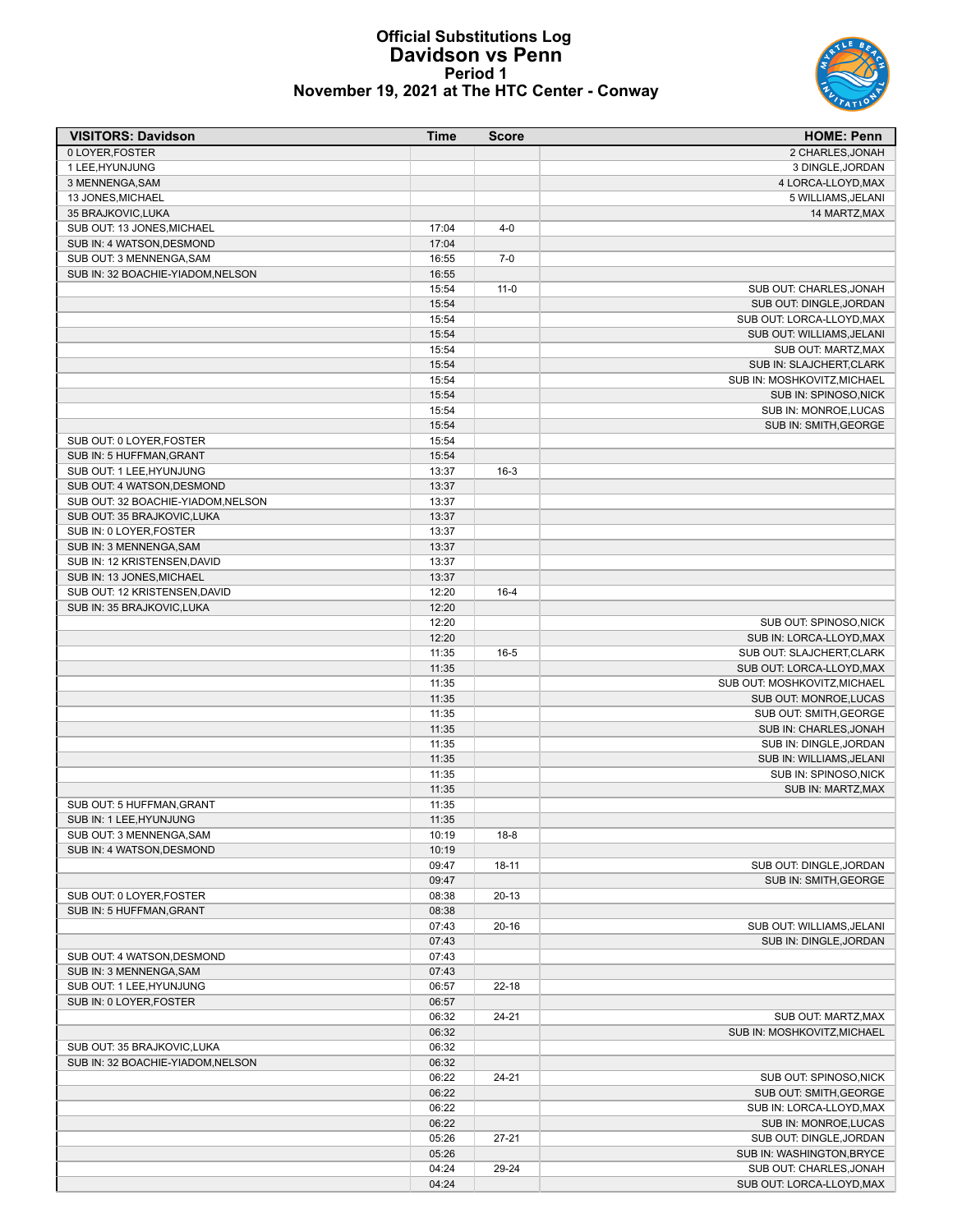| <b>VISITORS: Davidson</b>          | Time  | <b>Score</b> | <b>HOME: Penn</b>            |
|------------------------------------|-------|--------------|------------------------------|
|                                    | 04:24 |              | SUB OUT: MOSHKOVITZ, MICHAEL |
|                                    | 04:24 |              | SUB IN: DINGLE, JORDAN       |
|                                    | 04:24 |              | SUB IN: SPINOSO, NICK        |
|                                    | 04:24 |              | SUB IN: MARTZ, MAX           |
| SUB OUT: 3 MENNENGA, SAM           | 04:24 |              |                              |
| SUB OUT: 5 HUFFMAN, GRANT          | 04:24 |              |                              |
| SUB IN: 4 WATSON, DESMOND          | 04:24 |              |                              |
| SUB IN: 35 BRAJKOVIC, LUKA         | 04:24 |              |                              |
|                                    | 03:36 | 29-26        | SUB OUT: DINGLE, JORDAN      |
|                                    | 03:36 |              | SUB OUT: SPINOSO, NICK       |
|                                    | 03:36 |              | SUB OUT: MARTZ, MAX          |
|                                    | 03:36 |              | SUB IN: LORCA-LLOYD, MAX     |
|                                    | 03:36 |              | SUB IN: WILLIAMS, JELANI     |
|                                    | 03:36 |              | SUB IN: MOSHKOVITZ, MICHAEL  |
|                                    | 02:44 | 29-26        | SUB OUT: MONROE, LUCAS       |
|                                    | 02:44 |              | SUB IN: CHARLES, JONAH       |
|                                    | 02:41 | 29-27        | SUB OUT: WASHINGTON, BRYCE   |
|                                    | 02:41 |              | SUB IN: MONROE, LUCAS        |
| SUB OUT: 0 LOYER, FOSTER           | 02:41 |              |                              |
| SUB IN: 5 HUFFMAN, GRANT           | 02:41 |              |                              |
| SUB OUT: 32 BOACHIE-YIADOM, NELSON | 02:13 | 29-27        |                              |
| SUB IN: 3 MENNENGA, SAM            | 02:13 |              |                              |

**Davidson 32, Penn 29**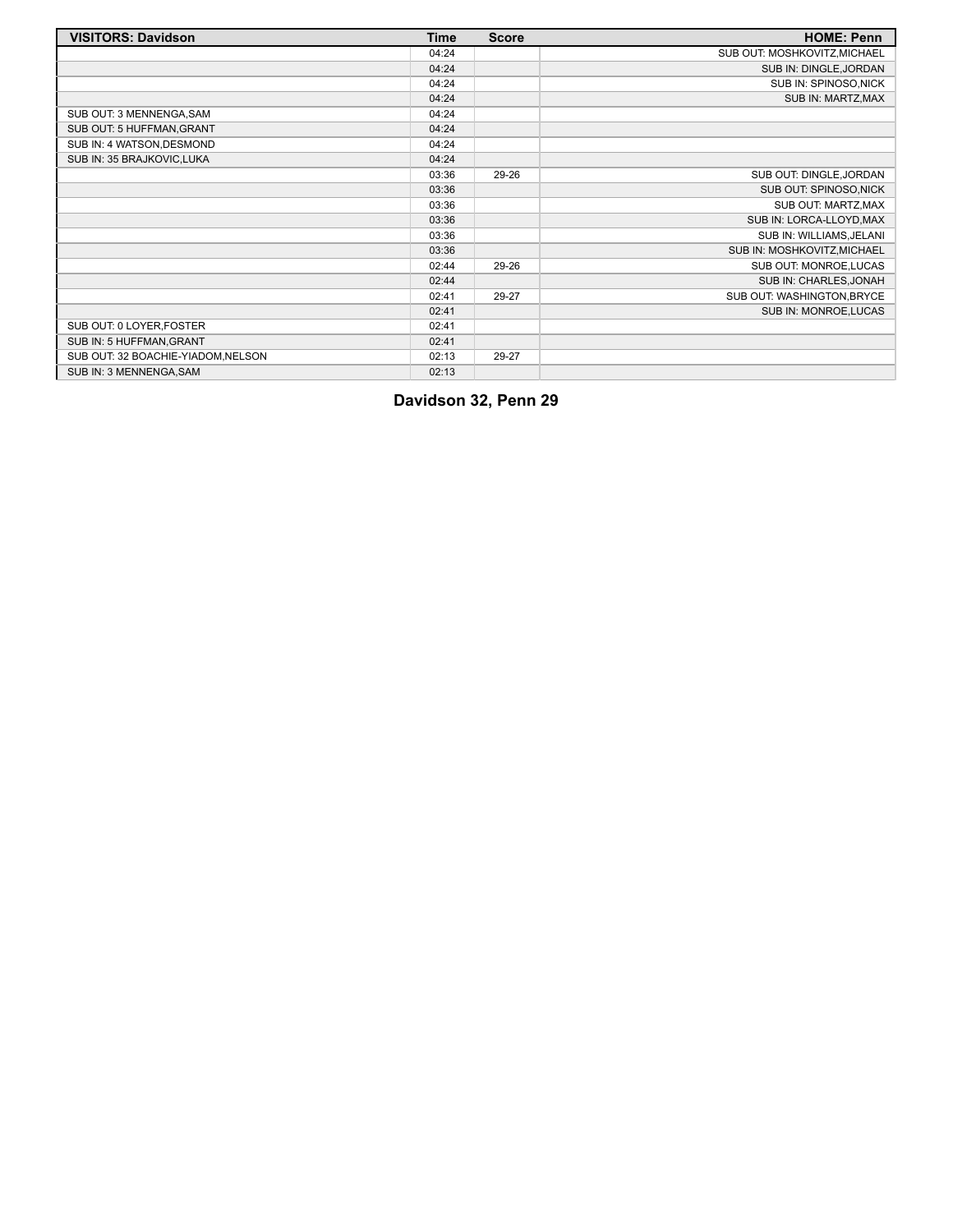

### **Official Substitutions Log Davidson vs Penn Period 2 November 19, 2021 at The HTC Center - Conway**

| <b>VISITORS: Davidson</b>                                     | Time           | <b>Score</b> | <b>HOME: Penn</b>                                       |
|---------------------------------------------------------------|----------------|--------------|---------------------------------------------------------|
| 0 LOYER, FOSTER                                               |                |              | 2 CHARLES, JONAH                                        |
| 1 LEE, HYUNJUNG                                               |                |              | 3 DINGLE, JORDAN                                        |
| 3 MENNENGA, SAM                                               |                |              | 4 LORCA-LLOYD, MAX                                      |
| 13 JONES, MICHAEL                                             |                |              | 5 WILLIAMS, JELANI                                      |
| 35 BRAJKOVIC, LUKA                                            | 20:00          |              | 14 MARTZ, MAX<br>SUB OUT: MOSHKOVITZ, MICHAEL           |
|                                                               | 20:00          |              | SUB OUT: MONROE, LUCAS                                  |
|                                                               | 20:00          |              | SUB IN: DINGLE, JORDAN                                  |
|                                                               | 20:00          |              | SUB IN: MARTZ, MAX                                      |
| SUB OUT: 4 WATSON.DESMOND                                     | 20:00          |              |                                                         |
| SUB OUT: 5 HUFFMAN, GRANT                                     | 20:00          |              |                                                         |
| SUB IN: 0 LOYER, FOSTER                                       | 20:00          |              |                                                         |
| SUB IN: 1 LEE, HYUNJUNG                                       | 20:00          |              |                                                         |
|                                                               | 14:19          | 41-36        | SUB OUT: CHARLES, JONAH                                 |
|                                                               | 14:19          |              | SUB OUT: DINGLE, JORDAN                                 |
|                                                               | 14:19          |              | SUB OUT: LORCA-LLOYD, MAX                               |
|                                                               | 14:19          |              | SUB OUT: WILLIAMS, JELANI                               |
|                                                               | 14:19          |              | SUB IN: SLAJCHERT, CLARK                                |
|                                                               | 14:19          |              | SUB IN: SPINOSO, NICK                                   |
|                                                               | 14:19<br>14:19 |              | SUB IN: MONROE, LUCAS<br>SUB IN: SMITH, GEORGE          |
| SUB OUT: 0 LOYER, FOSTER                                      | 14:19          |              |                                                         |
| SUB OUT: 13 JONES, MICHAEL                                    | 14:19          |              |                                                         |
| SUB OUT: 35 BRAJKOVIC, LUKA                                   | 14:19          |              |                                                         |
| SUB IN: 4 WATSON, DESMOND                                     | 14:19          |              |                                                         |
| SUB IN: 5 HUFFMAN.GRANT                                       | 14:19          |              |                                                         |
| SUB IN: 32 BOACHIE-YIADOM, NELSON                             | 14:19          |              |                                                         |
|                                                               | 13:15          | 45-36        | SUB OUT: SLAJCHERT, CLARK                               |
|                                                               | 13:15          |              | SUB OUT: SPINOSO, NICK                                  |
|                                                               | 13:15          |              | SUB OUT: MARTZ, MAX                                     |
|                                                               | 13:15          |              | SUB OUT: MONROE, LUCAS                                  |
|                                                               | 13:15          |              | SUB OUT: SMITH, GEORGE                                  |
|                                                               | 13:15          |              | SUB IN: CHARLES, JONAH                                  |
|                                                               | 13:15          |              | SUB IN: DINGLE, JORDAN                                  |
|                                                               | 13:15          |              | SUB IN: LORCA-LLOYD, MAX                                |
|                                                               | 13:15<br>13:15 |              | SUB IN: WILLIAMS, JELANI<br>SUB IN: MOSHKOVITZ, MICHAEL |
|                                                               | 12:20          | 48-36        | SUB OUT: MOSHKOVITZ, MICHAEL                            |
|                                                               | 12:20          |              | SUB IN: MARTZ, MAX                                      |
|                                                               | 10:19          | 50-42        | SUB OUT: CHARLES, JONAH                                 |
|                                                               | 10:19          |              | SUB OUT: DINGLE, JORDAN                                 |
|                                                               | 10:19          |              | SUB OUT: WILLIAMS, JELANI                               |
|                                                               | 10:19          |              | SUB IN: SLAJCHERT, CLARK                                |
|                                                               | 10:19          |              | SUB IN: MONROE.LUCAS                                    |
|                                                               | 10:19          |              | <b>SUB IN: SMITH, GEORGE</b>                            |
| SUB OUT: 1 LEE, HYUNJUNG                                      | 10:19          |              |                                                         |
| SUB OUT: 5 HUFFMAN, GRANT                                     | 10:19          |              |                                                         |
| SUB OUT: 32 BOACHIE-YIADOM, NELSON<br>SUB IN: 0 LOYER, FOSTER | 10:19<br>10:19 |              |                                                         |
| SUB IN: 13 JONES, MICHAEL                                     | 10:19          |              |                                                         |
| SUB IN: 35 BRAJKOVIC, LUKA                                    | 10:19          |              |                                                         |
|                                                               | 10:05          | 50-42        | SUB OUT: SLAJCHERT, CLARK                               |
|                                                               | 10:05          |              | SUB OUT: SMITH, GEORGE                                  |
|                                                               | 10:05          |              | SUB IN: CHARLES, JONAH                                  |
|                                                               | 10:05          |              | SUB IN: DINGLE, JORDAN                                  |
| SUB OUT: 4 WATSON, DESMOND                                    | 07:14          | 56-44        |                                                         |
| SUB IN: 1 LEE, HYUNJUNG                                       | 07:14          |              |                                                         |
|                                                               | 07:14          |              | SUB OUT: MONROE, LUCAS                                  |
|                                                               | 07:14          |              | SUB IN: WILLIAMS, JELANI                                |
| SUB OUT: 3 MENNENGA, SAM                                      | 03:57          | 66-51        |                                                         |
| SUB IN: 32 BOACHIE-YIADOM, NELSON                             | 03:57          |              |                                                         |
|                                                               | 01:45          | 72-55        | SUB OUT: LORCA-LLOYD, MAX                               |
|                                                               | 01:45<br>01:45 |              | SUB OUT: WILLIAMS, JELANI<br>SUB IN: SLAJCHERT, CLARK   |
|                                                               | 01:45          |              | SUB IN: SPINOSO, NICK                                   |
| SUB OUT: 0 LOYER, FOSTER                                      | 01:45          |              |                                                         |
| SUB OUT: 1 LEE, HYUNJUNG                                      | 01:45          |              |                                                         |
| SUB OUT: 13 JONES, MICHAEL                                    | 01:45          |              |                                                         |
| SUB OUT: 32 BOACHIE-YIADOM, NELSON                            | 01:45          |              |                                                         |